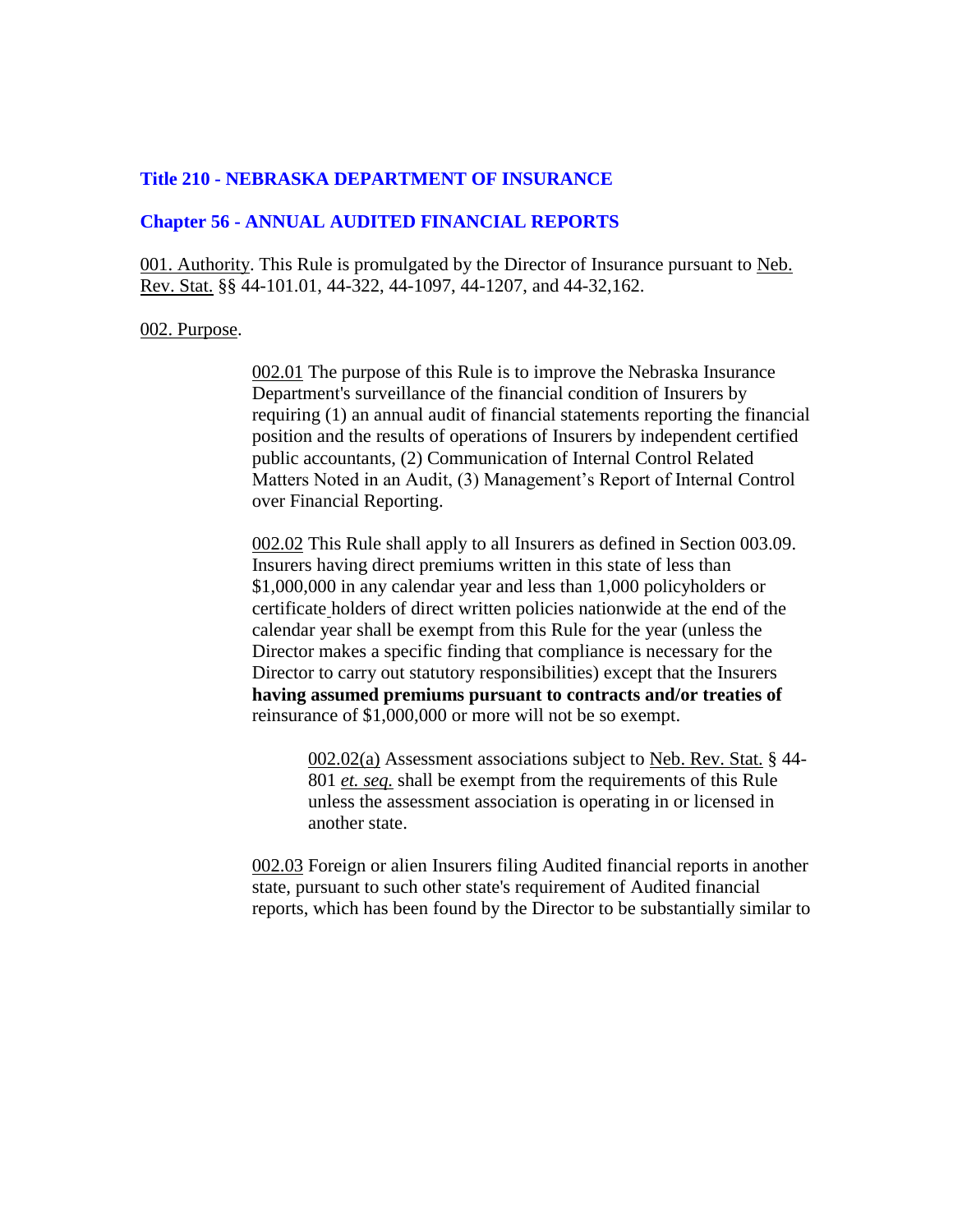the requirements herein, are exempt from Sections 004 through 013 of this Rule if:

002.03(a) A copy of the Audited financial report, Communication of Internal Control Related Matters Noted in An Audit, and the Accountants' Letter of Qualifications which are filed with such other state are filed with the Director in accordance with the filing dates specified in Sections 004 and 011 and 012, respectively. Canadian Insurers may submit accountants' reports as filed with the Office of the Superintendent of Financial Institutions, Canada.

002.03(b) A copy of any Notification of Adverse Financial Condition Report filed with such other state is filed with the Director within the specified time in Section 010.

002.04 Foreign or alien Insurers required to file Management's Report of Internal Control over Financial Reporting in another state are exempt from filing the Report in this state provided the other state has substantially similar reporting requirements and the Report is filed with the Director of the other state within the time specified.

002.05 This Rule shall not prohibit, preclude or in any way limit the Director of Insurance from ordering, conducting or performing examinations of Insurers under the Statutes and the Rules and Regulations of the Nebraska Department of Insurance and the practices and procedures of the Nebraska Department of Insurance.

# 003. Definitions. The terms and definitions provided herein are intended to provide definitional guidance as the terms used in this Rule.

003.01 "Accountant" or "independent certified public accountant" means an independent certified public accountant or accounting firm in good standing with the American Institute of Certified Public Accountants (AICPA) and in all states in which they are licensed to practice; for Canadian and British companies, it means a Canadian-chartered or Britishchartered accountant. For purposes of this Rule, "independent" means not affiliated with an Insurer.

003.02 An "affiliate" of, or person "affiliated" with, a specific person, is a person that directly, or indirectly through one or more intermediaries, controls, or is controlled by, or is under common control with, the person specified.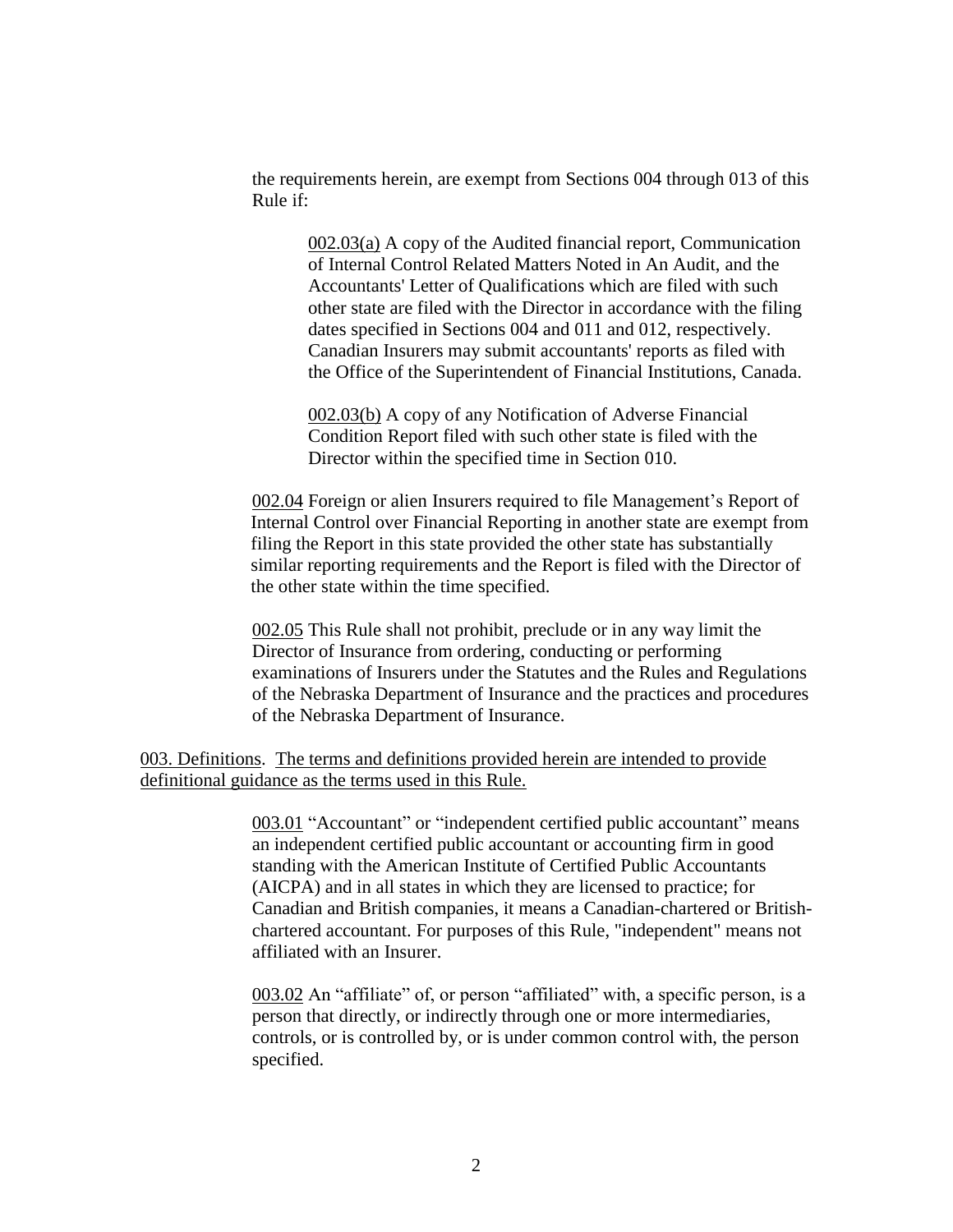003.03 "Audit committee" means a committee (or equivalent body) established by the board of directors of an entity for the purpose of overseeing the accounting and financial reporting processes of an Insurer or Group of insurers, the internal audit function of an insurer or group of insurers (if applicable), and external audits of financial statements of the Insurer or Group of insurers. The Audit committee of any entity that controls a Group of insurers may be deemed to be the Audit committee for one or more of these controlled Insurers solely for the purposes of this Rule at the election of the controlling person. Refer to Section 014.05 for exercising this election. If an Audit committee is not designated by the Insurer, the Insurer's entire board of directors shall constitute the Audit committee.

003.04 "Audited financial report" means and includes those items specified in Section 005 of this Rule.

003.05 "Department" means the Nebraska Department of Insurance.

003.06 "Director" means the Director of Insurance for the State of Nebraska.

003.07 "Indemnification" means an agreement of indemnity or a release from liability where the intent or effect is to shift or limit in any manner the potential liability of the person or firm for failure to adhere to applicable auditing or professional standards, whether or not resulting in part from knowing or other misrepresentations made by the Insurer or its representatives.

003.08 "Independent board member" has the same meaning as described in Section 014.03.

003.09 "Insurer" means any stock insurance company, mutual insurance company, assessment company, reciprocal insurance company, fraternal benefit society or health maintenance organization holding a certificate of authority or license issued by the Department.

003.10 "Group of insurers" means those licensed Insurers included in the reporting requirements of Neb. Rev. Stat. § 44-2120, or a set of Insurers as identified by management, for the purpose of assessing the effectiveness of Internal control over financial reporting.

003.11 "Internal audit function" means a person or persons that provide independent, objective, and reasonable assurance designed to add value and improve an organization's operations and accomplish its objectives by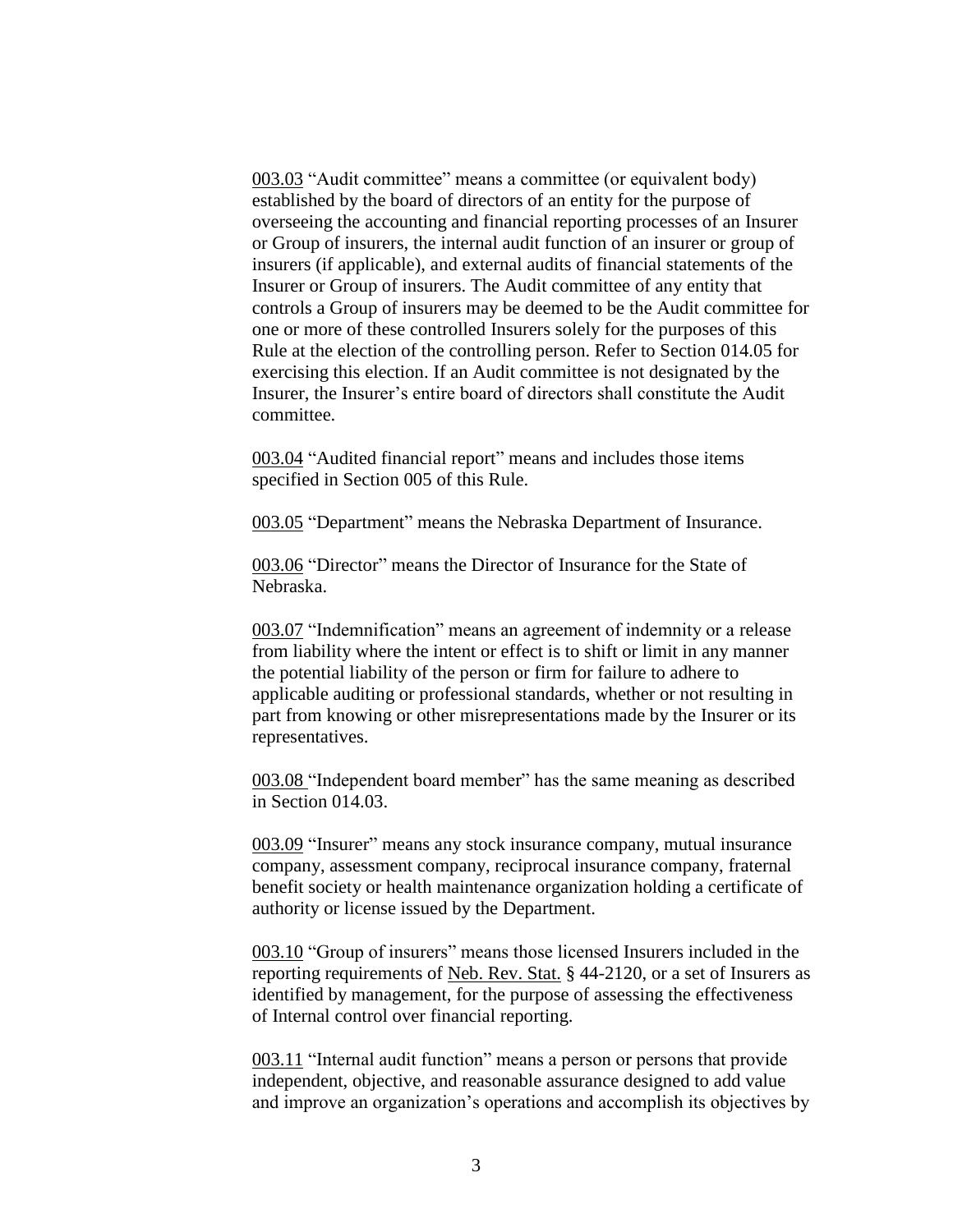bringing a systematic, disciplined approach to evaluate and improve the effectiveness of risk management, control and governance processes.

003.12 "Internal control over financial reporting" means a process effected by an entity's board of directors, management and other personnel designed to provide reasonable assurance regarding the reliability of the financial statements, i.e., those items specified in Section 005.02 through 005.07 of this Rule and includes those policies and procedures that:

> 003.12(a) Pertain to the maintenance of records that, in reasonable detail, accurately and fairly reflect the transactions and dispositions of assets;

003.12(b) Provide reasonable assurance that transactions are recorded as necessary to permit preparation of the financial statements, i.e., those items specified in Section 005.02 through 005.07 of this Rule and that receipts and expenditures are being made only in accordance with authorizations of management and directors; and

003.12(c) Provide reasonable assurance regarding prevention or timely detection of unauthorized acquisition, use or disposition of assets that could have a material effect on the financial statements, i.e., those items specified in Section 005.02 through 005.07 of this Rule.

003.13 "NAIC" means the National Association of Insurance Commissioners.

003.14 "NAIC Annual Statement Instructions and the NAIC Accounting Practices and Procedures Manual" means the edition of the Annual Statement Instructions and Accounting Practice and Procedures Manuals adopted by the National Association of Insurance Commissioners in effect for the period under audit. The NAIC Annual Statement Instructions and the NAIC Accounting Practices and Procedures Manual are available for public inspection at the offices of the Nebraska Department of Insurance, located at 941 O Street, Suite 400, Lincoln, Nebraska 68508.

003.15 "SEC" means the United States Securities and Exchange Commission.

003.16 "Section 404" means Section 404 of the Sarbanes-Oxley Act of 2002 and the SEC's rules and regulations promulgated thereunder.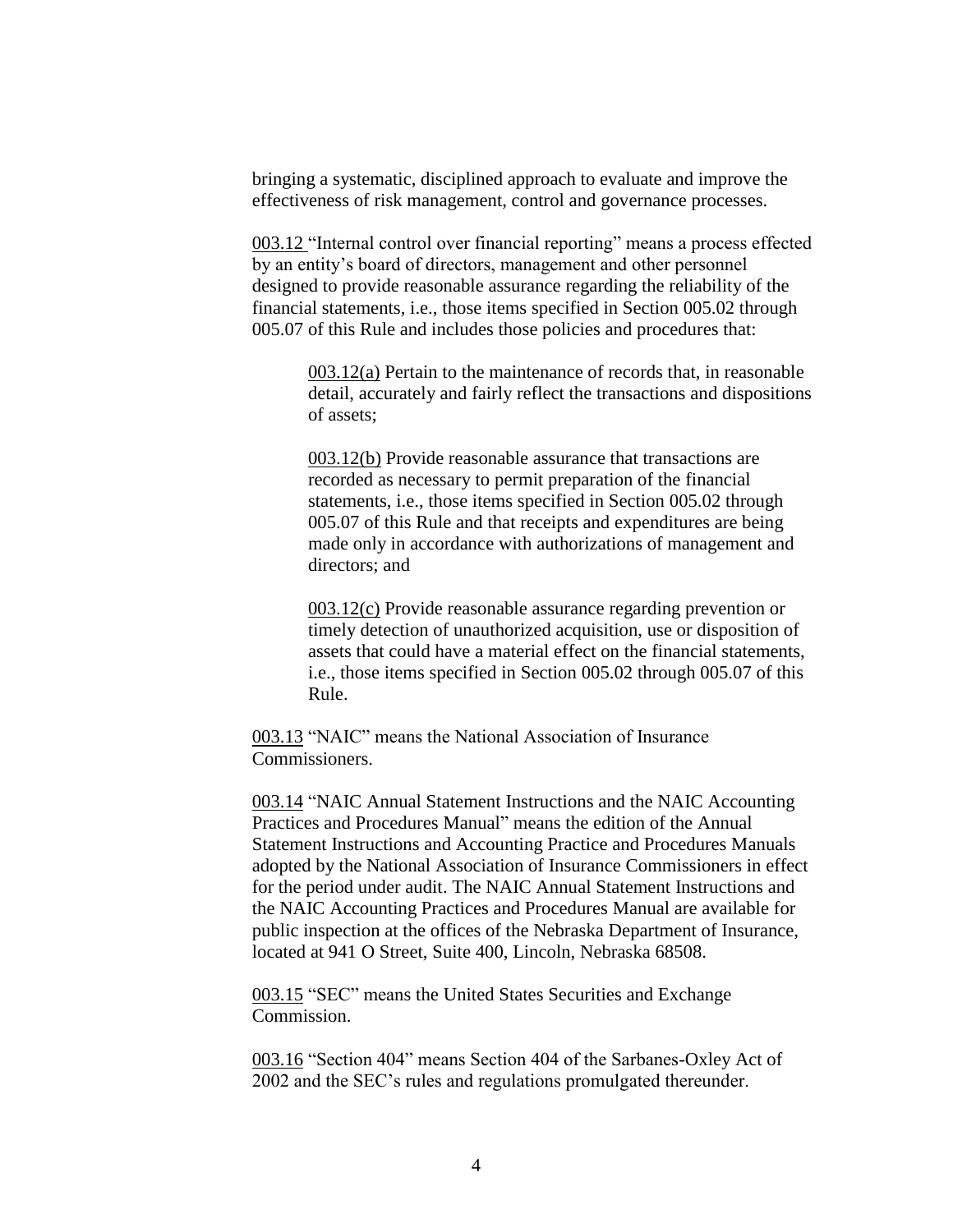003.17 "Section 404 Report" means management's report on "internal control over financial reporting" as defined by the SEC and the related attestation report of the independent certified public accountant as described in Section 003.01.

003.18 "SOX Compliant Entity" means an entity that either is required to be compliant with, or voluntarily is compliant with, all of the following provisions of the Sarbanes-Oxley Act of 2002: (i) the preapproval requirements of Section 201 (Section 10A(i) of the Securities Exchange Act of 1934); (ii) the Audit committee independence requirements of Section 301 (Section 10A(m)(3) of the Securities Exchange Act of 1934); and (iii) the Internal control over financial reporting requirements of Section 404 (Item 308 of SEC Regulation S-K).

003.19 "Statutory accounting practices" has the meaning defined in the current editions of the Annual Statement Instructions and Accounting Practice and Procedures Manuals published by the National Association of Insurance Commissioners, or as otherwise prescribed by the insurance department of the Insurer's state of domicile.

# 004. General requirements related to filing and extensions for filing of annual Audited financial reports and Audit committee appointment.

004.01 All Insurers shall have an annual audit by an independent certified public accountant and shall file an Audited financial report with the Director on or before June 1 for the year ended December 31 immediately preceding. The Director may require an Insurer to file an Audited financial report earlier than June 1 with ninety (90) days advance notice to the Insurer.

004.02 Extensions of the June 1 filing date may be granted by the Director for thirty-day periods upon a showing by the Insurer and its independent certified public accountant of the reasons for requesting such extension and a determination by the Director of good cause for the extension. The request for extension must be submitted in writing not less than ten (10) days prior to the due date in sufficient detail to permit the Director to make an informed decision with respect to the requested extension.

004.03 If an extension is granted in accordance with the provisions in Section 004.02, a similar extension of thirty (30) days is granted to the filing of Management's Report of Internal Control over Financial Reporting.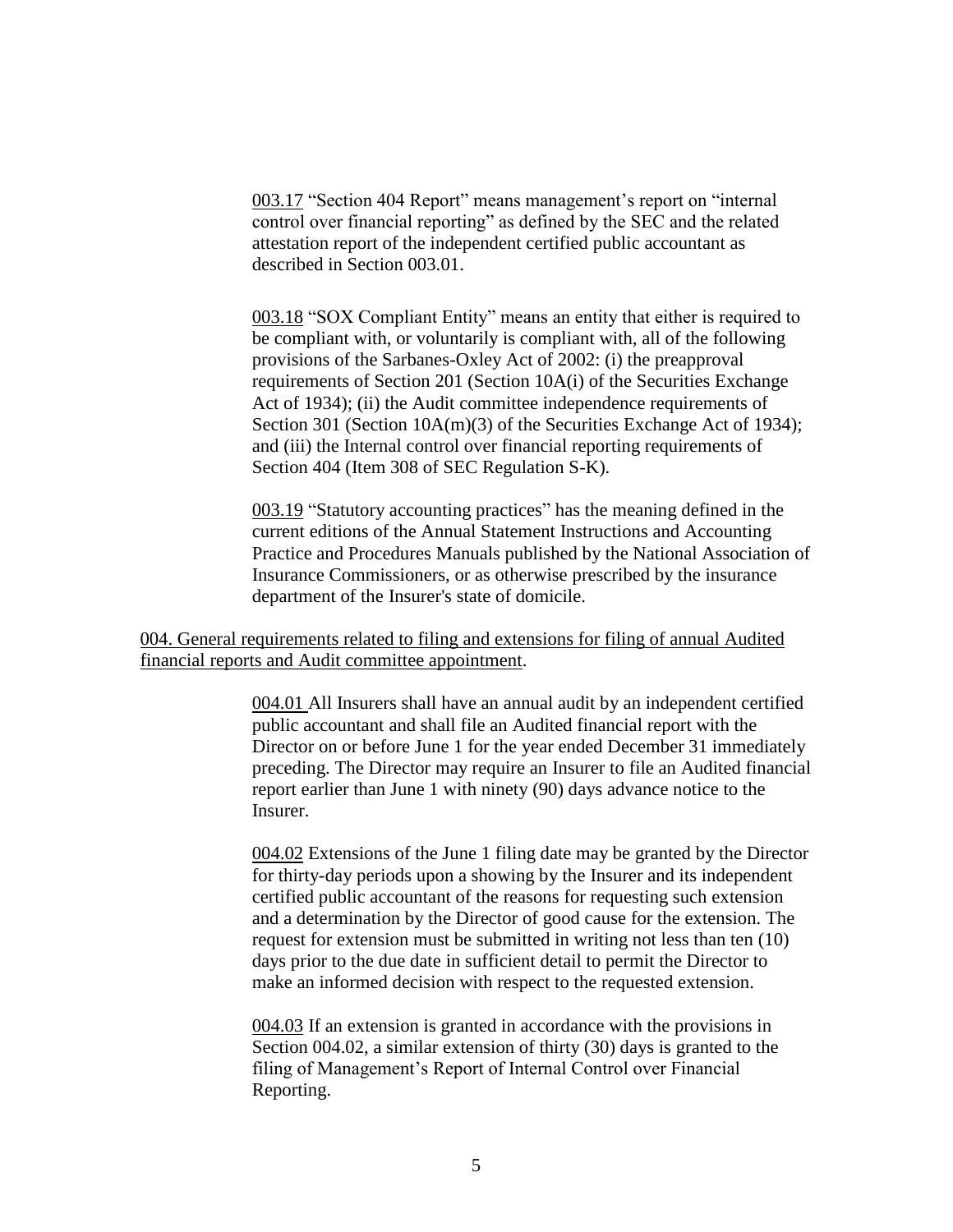004.04 Every Insurer required to file an annual Audited financial report pursuant to this Rule shall designate a group of individuals as constituting its Audit committee, as defined in Section 003. The Audit committee of an entity that controls an Insurer may be deemed to be the Insurer's Audit committee for purposes of this Rule at the election of the controlling person.

005. Contents of annual Audited financial report. The annual Audited financial report shall report the financial position of the Insurer as of the end of the most recent calendar year and the results of its operations, cash flows and changes in capital and surplus for the year then ended in conformity with statutory accounting practices prescribed, or otherwise permitted, by the Department of Insurance of the state of domicile. The annual Audited financial report shall include the following:

005.01 Report of independent certified public accountant.

005.02 Balance sheet reporting admitted assets, liabilities, capital and surplus.

005.03 Statement of operations.

005.04 Statement of cash flows.

005.05 Statement of changes in capital and surplus.

005.06 Notes to financial statements. These notes shall be those required by the appropriate NAIC Annual Statement Instructions and the NAIC Accounting Practices and Procedures Manual. The notes shall include a reconciliation of differences, if any, between the audited statutory financial statements and the annual statement filed pursuant to Neb. Rev. Stat. § 44-322 with a written description of the nature of these differences.

005.07 The financial statements included in the Audited financial report shall be prepared in a form and using language and groupings substantially the same as the relevant sections of the annual statement of the Insurer filed with the Director, and the financial statements shall be comparative, presenting the amounts as of December 31 of the current year and the amounts as of the immediately preceding December 31. However, in the first year in which an Insurer is required to file an Audited financial report, the comparative data may be omitted.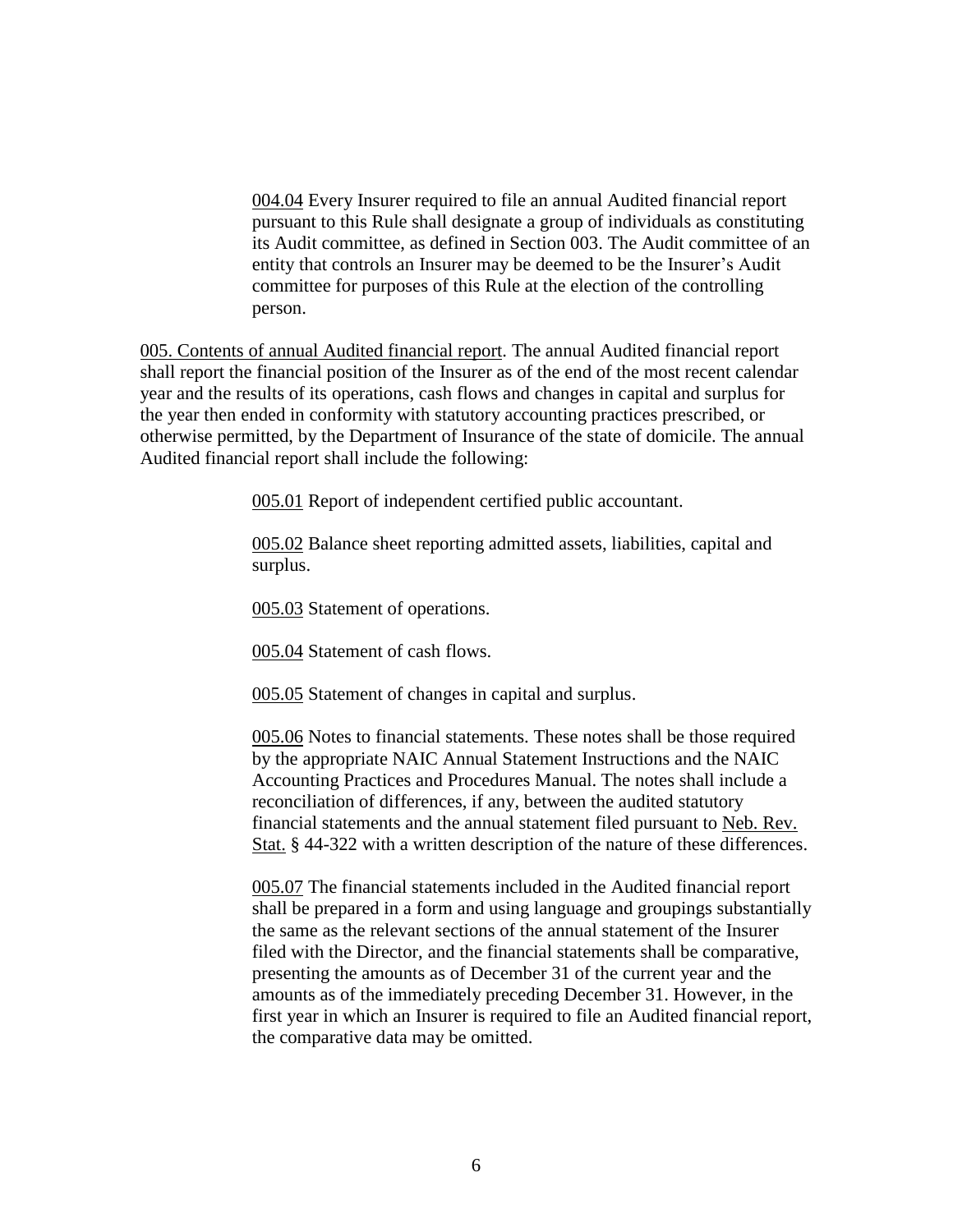## 006. Designation of independent certified public accountant.

006.01 Each Insurer required by this Rule to file an annual Audited financial report must within sixty (60) days after becoming subject to such requirement, register with the Director in writing the name and address of the independent certified public accountant or accounting firm, generally referred to in this Rule as the "accountant," retained to conduct the annual audit set forth in this Rule. Insurers not retaining an independent certified public accountant on the effective date of this Rule shall register the name and address of their retained independent certified public accountant not less than six (6) months before the date when the first Audited financial report is to be filed.

006.02 The Insurer shall obtain a letter from such accountant, and file a copy with the Director stating that the accountant is aware of the provisions of the insurance statutes and the Rules and Regulations of the Insurance Department of the state of domicile that relate to accounting and financial matters and affirming that he or she will express his or her opinion on the financial statements in the terms of their conformity to the statutory accounting practices prescribed or otherwise permitted by that Insurance Department, specifying such exceptions as he or she may believe appropriate.

006.03 If an accountant who was the accountant for the immediately preceding filed Audited financial report is dismissed or resigns, the Insurer shall notify the Department of this event within five (5) business days of this event. The Insurer shall also furnish the Director with a separate letter within ten (10) business days of the above notification stating whether in the twenty-four months (24) preceding such event there were any disagreements with the former accountant on any matter of accounting principles or practices, financial statement disclosure, or auditing scope or procedure; which disagreements, if not resolved to the satisfaction of the former accountant, would have caused him or her to make reference to the subject matter of the disagreement in connection with his or her opinion. The disagreements required to be reported in response to this Section include both those resolved to the former accountant's satisfaction and those not resolved to the former accountant's satisfaction. Disagreements contemplated by this Section are those that occur at the decision-making level, i.e., between personnel of the Insurer responsible for presentation of its financial statements and personnel of the accounting firm responsible for rendering its report. The Insurer shall also in writing request such former accountant to furnish a letter addressed to the Insurer stating whether the accountant agrees with the statements contained in the Insurer's letter and, if not, stating the reasons for which he or she does not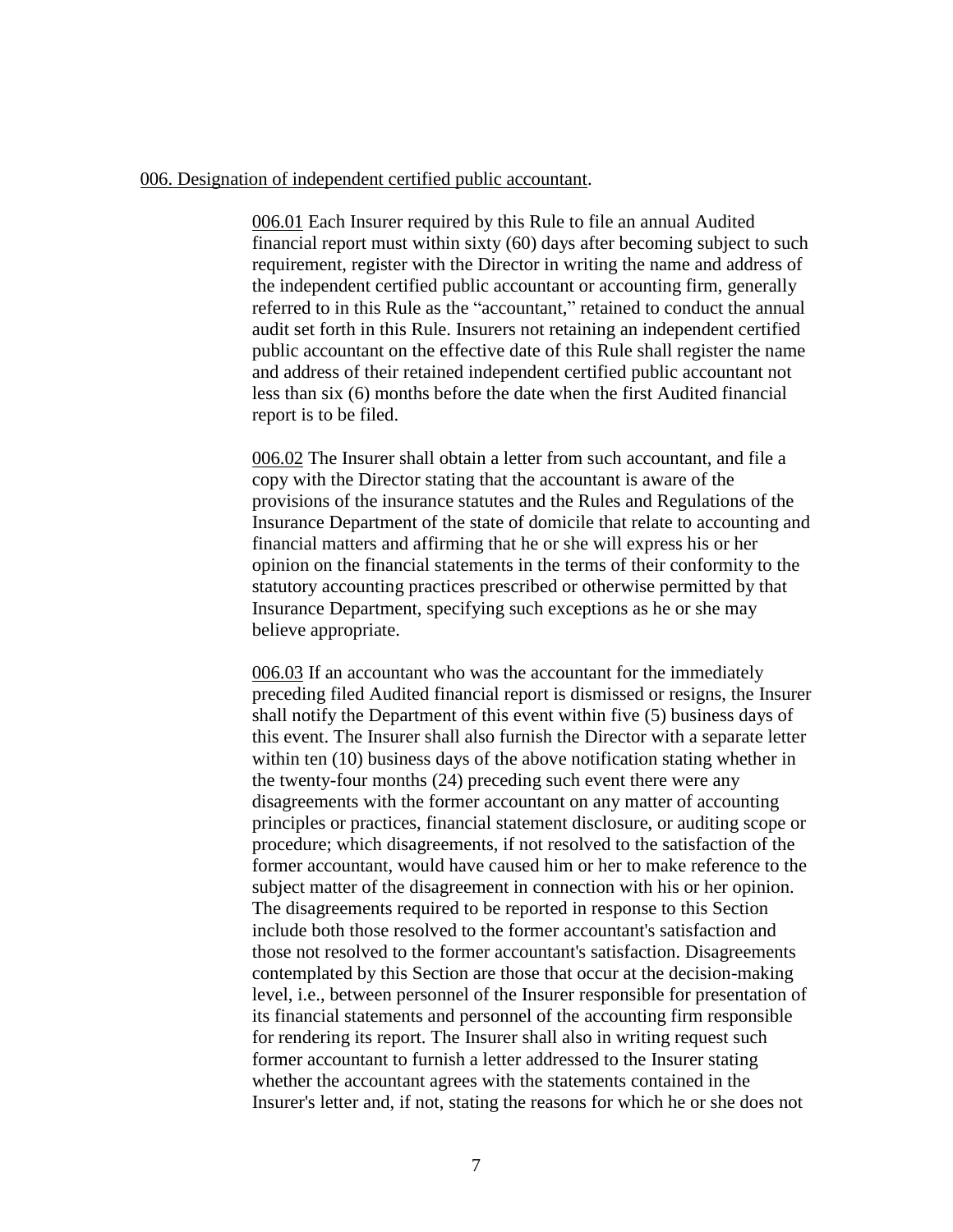agree; and the Insurer shall furnish such responsive letter from the former accountant to the Director together with its own.

### 007. Qualifications of independent certified public accountant.

007.01 The Director shall not recognize any person or firm as a qualified independent certified public accountant if the person or firm:

> $007.01(a)$  Is not in good standing with the AICPA and in all states in which the accountant is licensed to practice, or, for a Canadian or British company, that is not a chartered accountant; or

007.01(b) Has either directly or indirectly entered into an agreement of indemnity or release from liability (collectively referred to as *Indemnification*) with respect to the audit of the Insurer.

007.02 Except as otherwise provided herein, the Director shall recognize an independent certified public accountant as qualified as long as he or she conforms to the standards of his or her profession, as contained in the Code of Professional Ethics of the AICPA and Rules and Regulations and Code of Ethics and Rules of Professional Conduct of the Nebraska Board of Public Accountancy, or similar code.

007.03 A qualified independent certified public accountant may enter into an agreement with an Insurer to have disputes relating to an audit resolved by mediation or arbitration. However, in the event of a delinquency proceeding commenced against the Insurer under Neb. Rev. Stat. § 44- 4801 *et. seq*., the mediation or arbitration provisions shall operate at the option of the statutory successor.

#### 007.04

 $007.04(a)$  The lead (or coordinating) audit partner (having primary responsibility for the audit) may not act in that capacity for more than five (5) consecutive years. The person shall be disqualified from acting in that or a similar capacity for the same company or its insurance subsidiaries or affiliates for a period of five (5) consecutive years. An Insurer may make application to the Director for relief from the above rotation requirement on the basis of unusual circumstances. This application should be made at least thirty (30) days before the end of the calendar year. The Director may consider the following factors in determining if the relief should be granted: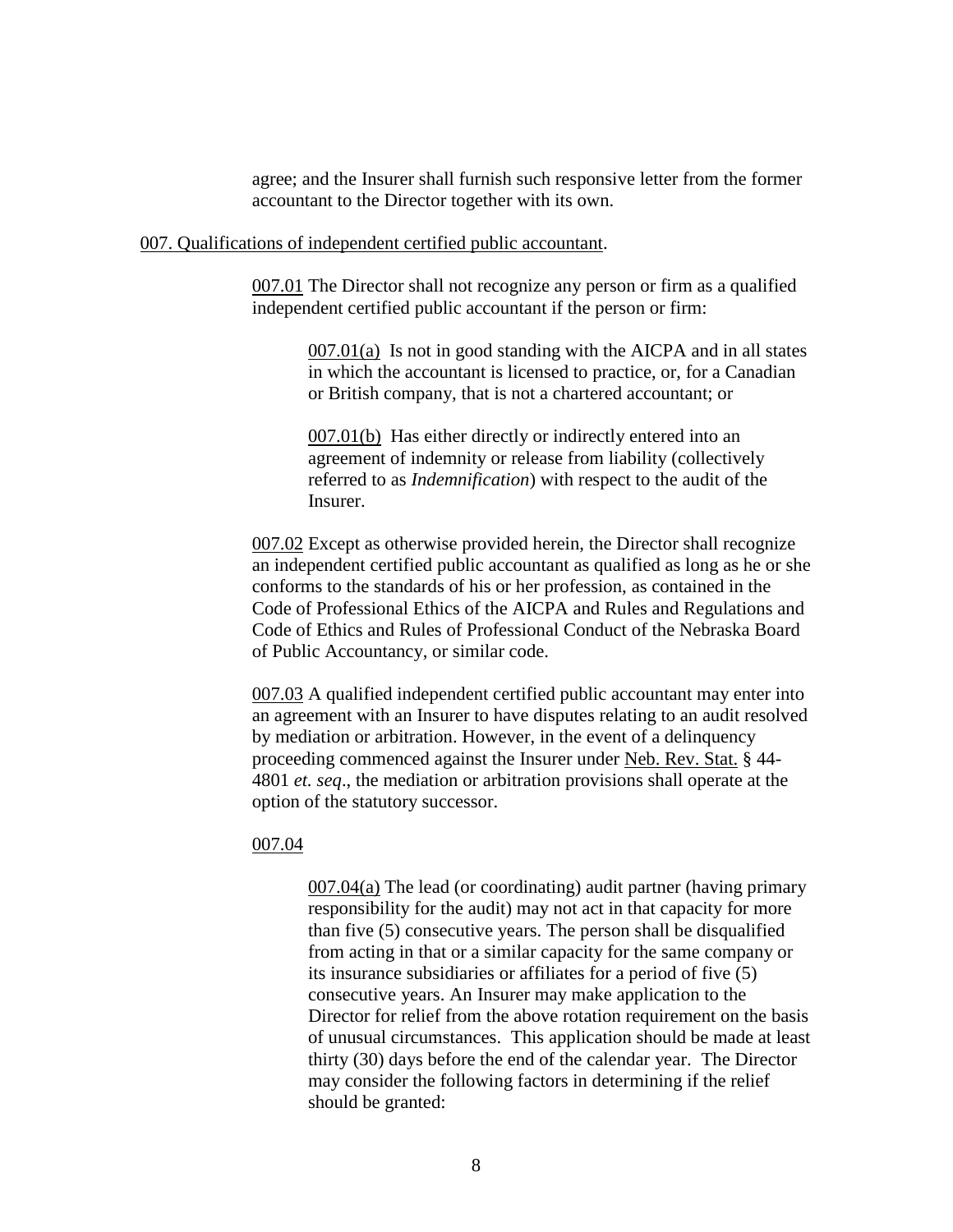$007.04(a)(i)$  Number of partners, expertise of the partners or the number of insurance clients in the currently registered firm;

007.04(a)(ii) Premium volume of the Insurer; or

007.03(a)(iii) Number of jurisdictions in which the Insurer transacts business.

007.04(b) The Insurer shall file, with its annual statement filing, the approval for relief from Section 007.04(a) with the states that it is licensed in or doing business in and with the NAIC. If the nondomestic state accepts electronic filing with the NAIC, the Insurer shall file the approval in an electronic format acceptable to the NAIC.

007.05 The Director shall neither recognize as a qualified independent certified public accountant, nor accept any annual Audited financial report, prepared in whole or in part by, any natural person who:

> 007.05(a) Has been convicted of fraud, bribery, a violation of the Racketeer Influenced and Corrupt Organizations Act, 18 U.S.C. Sections 1961-1968, or any dishonest conduct or practices under federal or state law;

007.05(b) Has been found to have violated the insurance laws of this state with respect to any previous reports submitted under this Rule; or

007.05(c) Has demonstrated a pattern or practice of failing to detect or disclose material information in previous reports filed under the provisions of this Rule.

007.06 The Director of Insurance may hold a hearing in accordance with the provisions of the Nebraska Administrative Procedure Act, Neb. Rev. Stat. § 84-901 *et. seq*., and Title 210, Nebraska Administrative Code, Chapter 26, to determine whether an independent certified public accountant is qualified and, considering the evidence presented, may rule that the accountant is not qualified for purposes of expressing his or her opinion of the financial statements in the annual Audited financial report made pursuant to this Rule and require the Insurer to replace the accountant with another whose relationship with the Insurer is independent within the meaning of this Rule.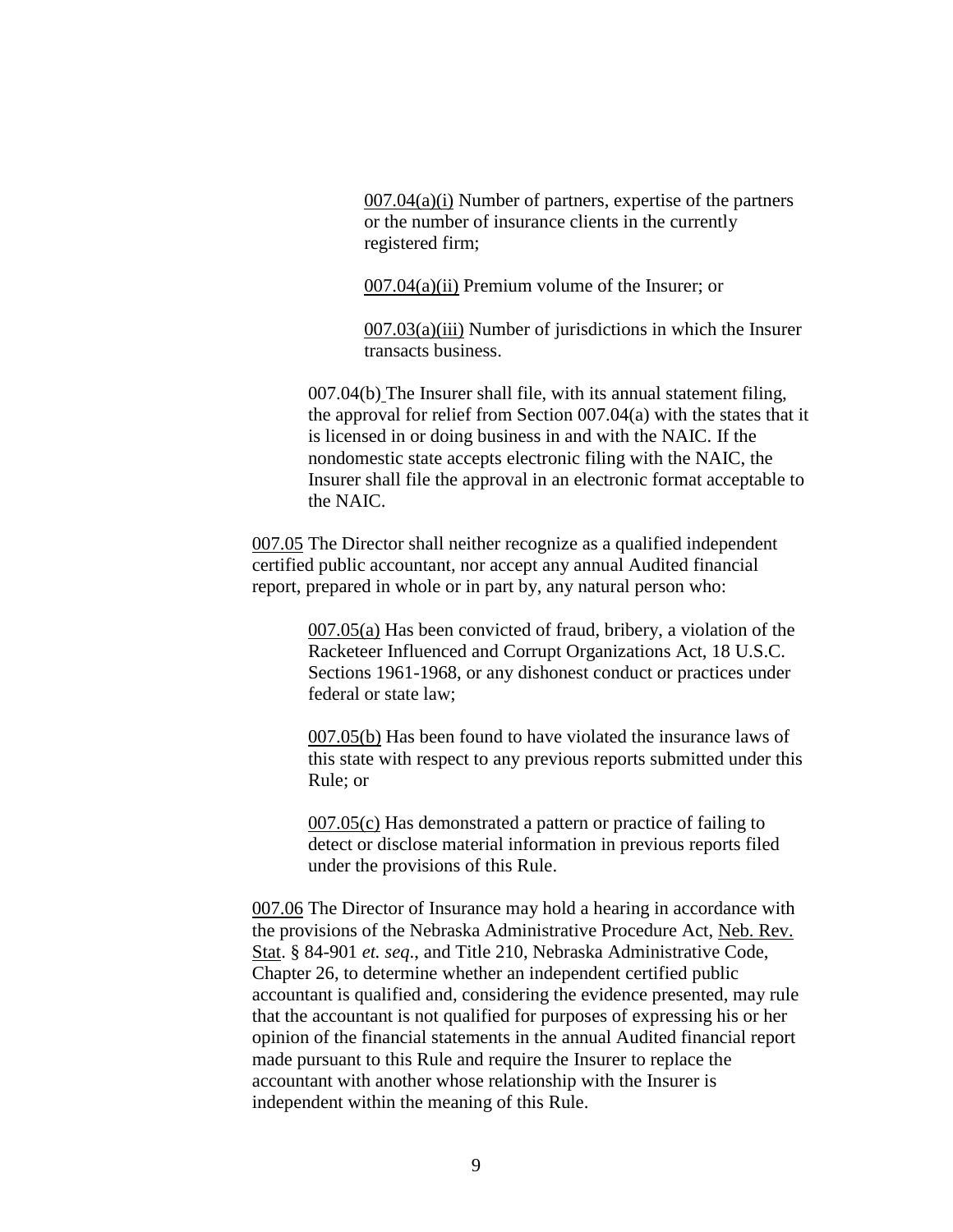#### 007.07

007.07(a) The Director shall not recognize as a qualified independent certified public accountant, nor accept an annual Audited financial report, prepared in whole or in part by an accountant who provides to an Insurer, contemporaneously with the audit, the following non-audit services:

> 007.07(a)(i) Bookkeeping or other services related to the accounting records or financial statements of the Insurer;

 $007.07(a)(ii)$  Financial information systems design and implementation;

007.07(a)(iii) Appraisal or valuation services, fairness opinions, or contribution-in-kind reports;

007.07(a)(iv) Actuarially-oriented advisory services involving the determination of amounts recorded in the financial statements. The accountant may assist an Insurer in understanding the methods, assumptions and inputs used in the determination of amounts recorded in the financial statement only if it is reasonable to conclude that the services provided will not be subject to audit procedures during an audit of the Insurer's financial statements. An accountant's actuary may also issue an actuarial opinion or certification ("opinion") on an Insurer's reserves if the following conditions have been met:

> $007.07(a)(iv)(1)$  Neither the accountant nor the accountant's actuary has performed any management functions or made any management decisions;

 $007.07(a)(iv)(2)$  The Insurer has competent personnel (or engages a third party actuary) to estimate the reserves for which management takes responsibility; and

 $007.07(a)(iv)(3)$  The accountant's actuary tests the reasonableness of the reserves after the Insurer's management has determined the amount of the reserves;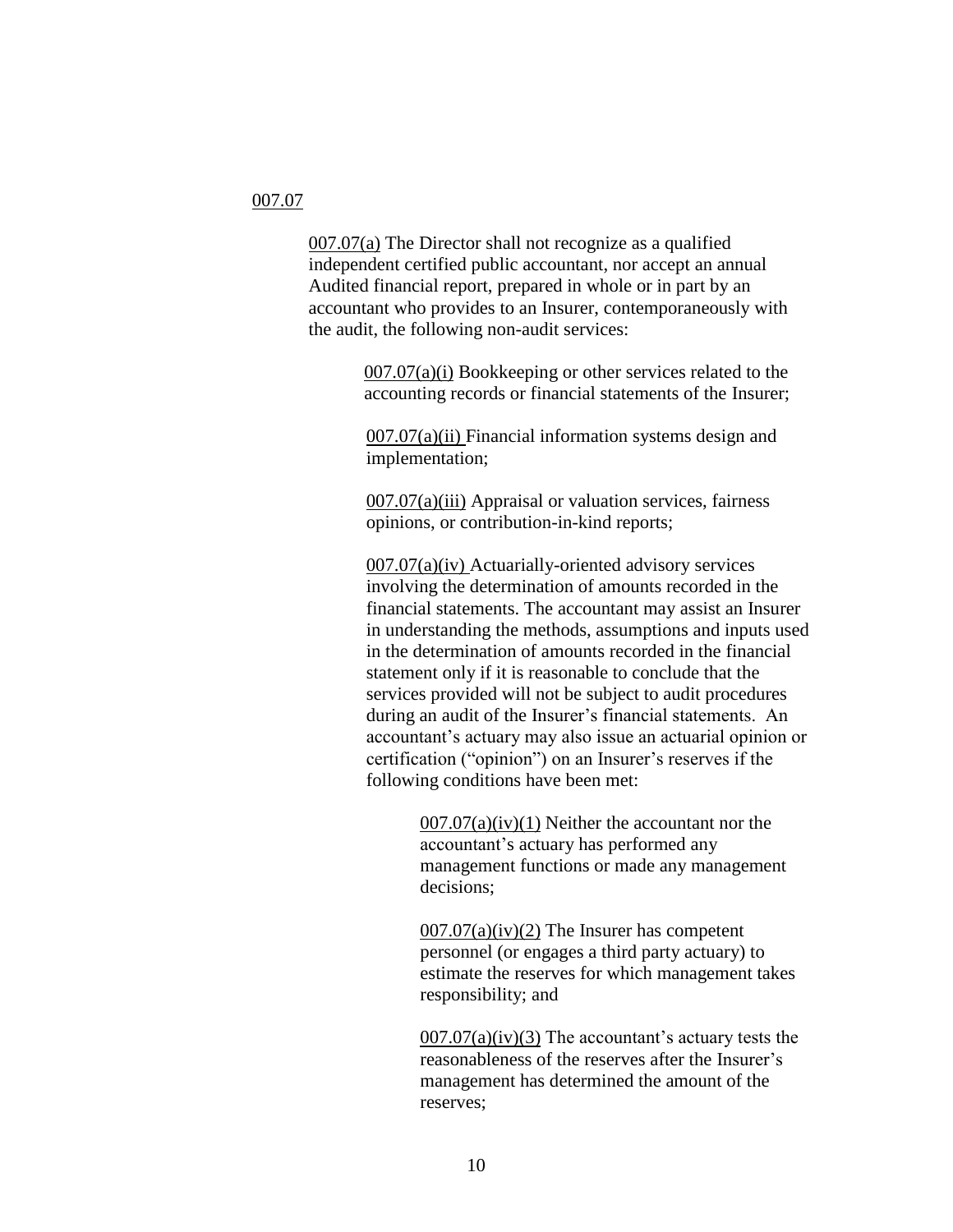$007.07(a)(v)$  Internal audit outsourcing services;

007.07(a)(vi) Management functions or human resources;

007.07(a)(vii) Broker or dealer, investment adviser, or investment banking services;

007.07(a)(viii) Legal services or expert services unrelated to the audit; or

 $007.07(a)(ix)$  Any other services that the Director determines, by regulation, are impermissible.

007.07(b) In general, the principles of independence with respect to services provided by the qualified independent certified public accountant are largely predicated on three basic principles, violations of which would impair the accountant's independence. The principles are that the accountant cannot function in the role of management, cannot audit his or her own work, and cannot serve in an advocacy role for the Insurer.

007.08 Insurers having direct written and assumed premiums of less than \$100,000,000 in any calendar year may request an exemption from Section 007.07(a). The Insurer shall file with the Director a written statement discussing the reasons why the Insurer should be exempt from these provisions. If the Director finds, upon review of this statement, that compliance with this Rule would constitute a financial or organizational hardship upon the Insurer, an exemption may be granted.

007.09 A qualified independent certified public accountant who performs the audit may engage in other non-audit services, including tax services, that are not described in Section 007.07(a) or that do not conflict with Section 007.07(b), only if the activity is approved in advance by the Audit committee, in accordance with Section 007.10.

007.10 All auditing services and non-audit services provided to an Insurer by the qualified independent certified public accountant of the Insurer shall be preapproved by the Audit committee. The preapproval requirement is waived with respect to non-audit services if the Insurer is a SOX Compliant Entity or a direct or indirect wholly-owned subsidiary of a SOX Compliant Entity or: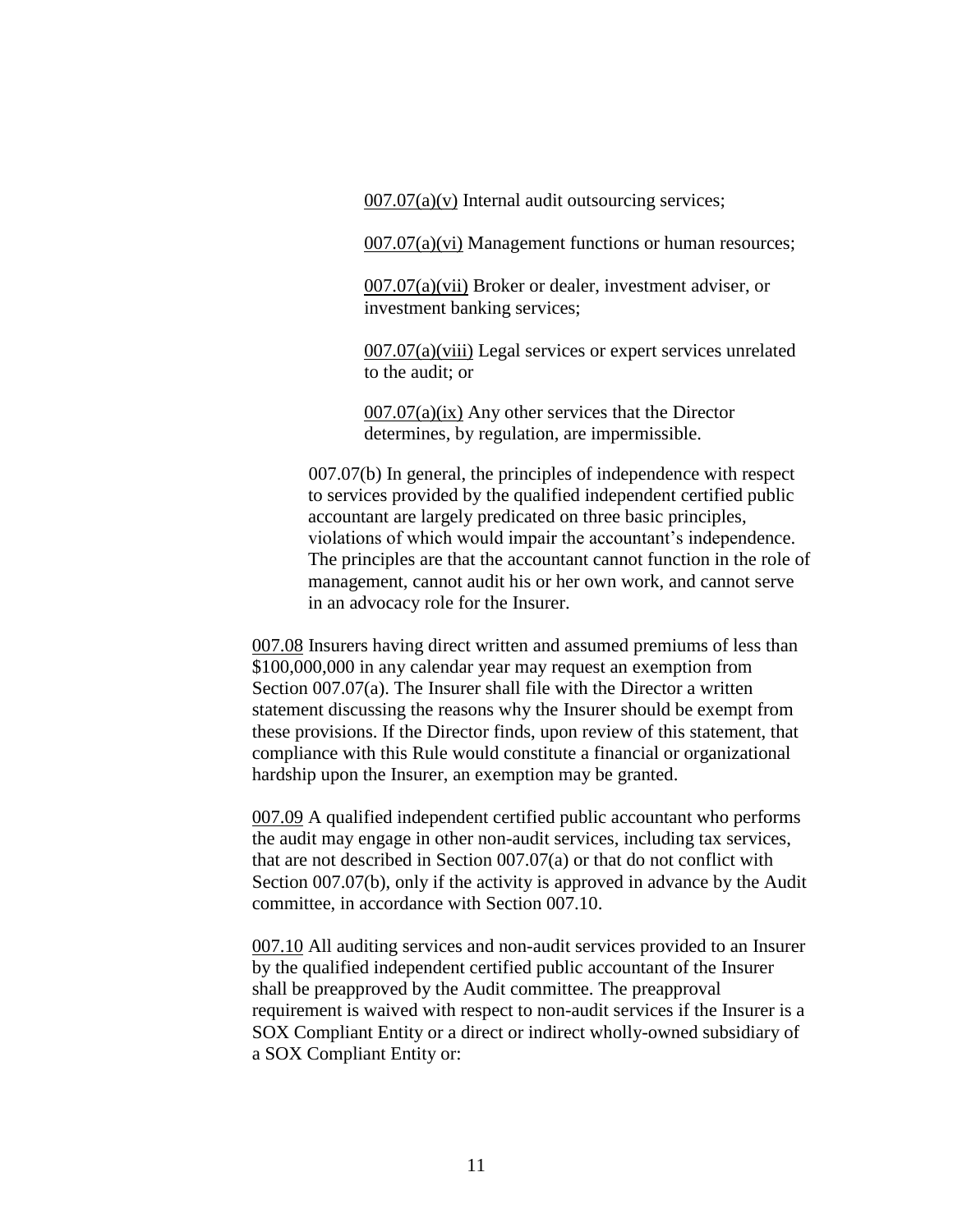$007.10(a)$  The aggregate amount of all such non-audit services provided to the Insurer constitutes not more than five percent (5%) of the total amount of fees paid by the Insurer to its qualified independent certified public accountant during the fiscal year in which the non-audit services are provided;

007.10(b) The services were not recognized by the Insurer at the time of the engagement to be non-audit services; and

007.10(c) The services are promptly brought to the attention of the Audit committee and approved prior to the completion of the audit by the Audit committee or by one or more members of the Audit committee who are the members of the board of directors to whom authority to grant such approvals has been delegated by the Audit committee.

007.11 The Audit committee may delegate to one or more designated members of the Audit committee the authority to grant the preapprovals required by Section 007.10. The decisions of any member to whom this authority is delegated shall be presented to the full Audit committee at each of its scheduled meetings.

007.12

007.12(a) The Director shall not recognize an independent certified public accountant as qualified for a particular Insurer if a member of the board, president, chief executive officer, controller, chief financial officer, chief accounting officer, or any person serving in an equivalent position for that Insurer, was employed by the independent certified public accountant and participated in the audit of that Insurer during the one-year period preceding the date that the most current statutory opinion is due. This section shall only apply to partners and senior managers involved in the audit. An Insurer may make application to the Director for relief from the above requirement on the basis of unusual circumstances.

007.12(b) The Insurer shall file, with its annual statement filing, the approval for relief from Section 007.12(a) with the states that it is licensed in or doing business in and with the NAIC. If the nondomestic state accepts electronic filing with the NAIC, the Insurer shall file the approval in an electronic format acceptable to the NAIC.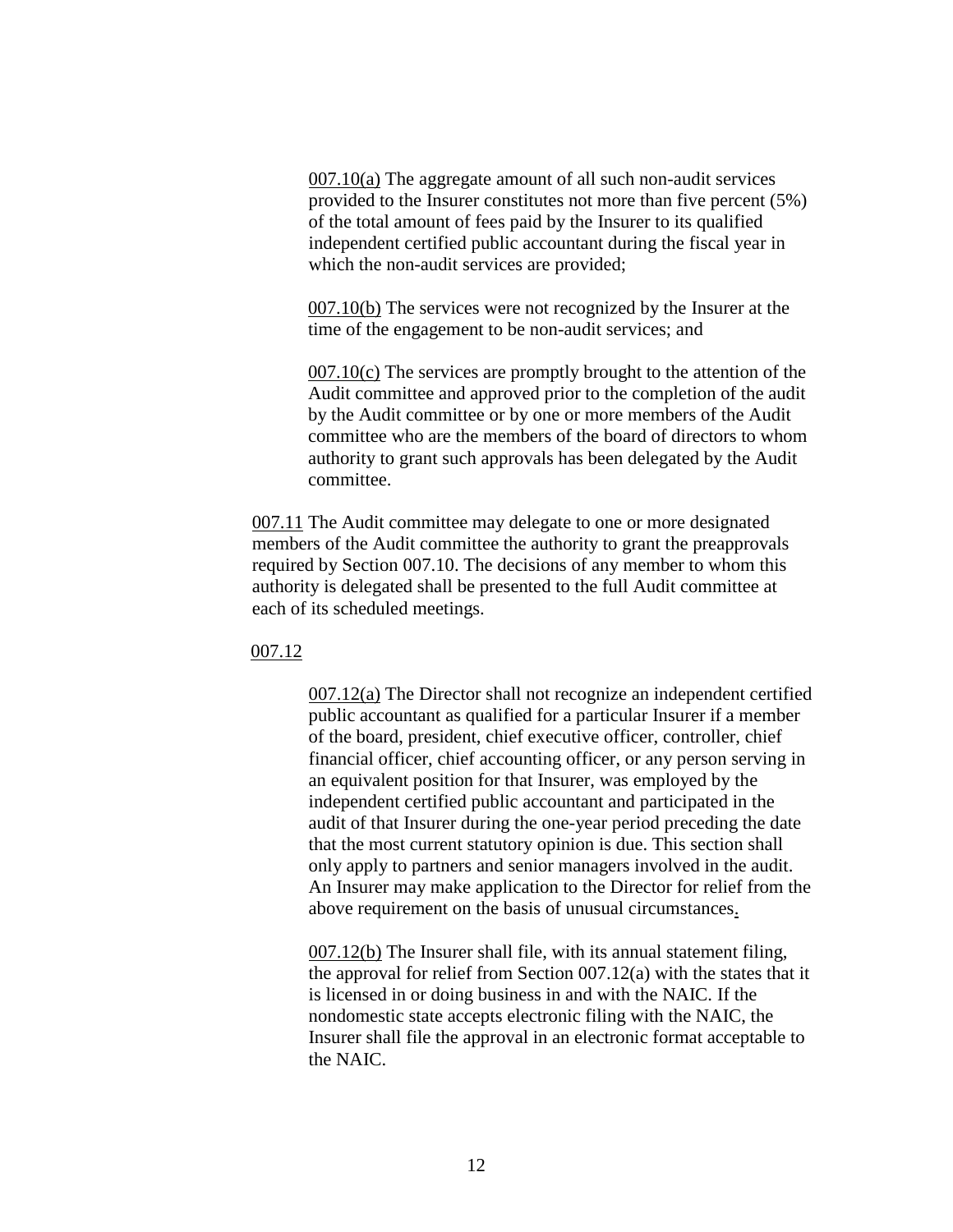008. Consolidated or combined audits. An Insurer may make written application to the Director for approval to file audited consolidated or combined financial statements in lieu of separate annual audited financial statements if the Insurer is part of a group of insurance companies which utilizes a pooling or one hundred percent reinsurance agreement that affects the solvency and integrity of the Insurer's reserves and such Insurer cedes all of its direct and assumed business to the pool. In such cases, a columnar consolidating or combining worksheet shall be filed with the report, as follows:

> 008.01 Amounts shown on the consolidated or combined Audited financial report shall be shown on the worksheet;

008.02 Amounts for each Insurer subject to this section shall be stated separately;

008.03 Noninsurance operations may be shown on the worksheet on a combined or individual basis;

008.04 Explanations of consolidating and eliminating entries shall be included; and

008.05 A reconciliation shall be included of any differences between the amounts shown in the individual Insurer columns of the worksheet and comparable amounts shown on the annual statements of the Insurers.

009. Scope of audit and report of independent certified public accountant. Financial statements furnished pursuant to Section 005 hereof shall be examined by an independent certified public accountant. The examination of the Insurer's financial statements shall be conducted in accordance with generally accepted auditing standards. In accordance with AU Section 319 of the Professional Standards of the AICPA, *Consideration of Internal Control in a Financial Statement Audit*, the independent certified public accountant should obtain an understanding of internal control sufficient to plan the audit. To the extent required by AU 319, for those Insurers required to file a Management's Report of Internal Control over Financial Reporting pursuant to Section 017, the independent certified public accountant should consider (as that term is defined in Statement on Auditing Standards (SAS) No. 102, *Defining Professional Requirements in Statements on Auditing Standards* or its replacement) the most recently available report in planning and performing the audit of the statutory financial statements. Consideration shall be given to the procedures illustrated in the Financial Condition Examiner's Handbook promulgated by the NAIC as the independent certified public accountant deems necessary.

010. Notification of adverse financial condition.

010.01 The Insurer required to furnish the annual Audited financial report shall require the independent certified public accountant to report in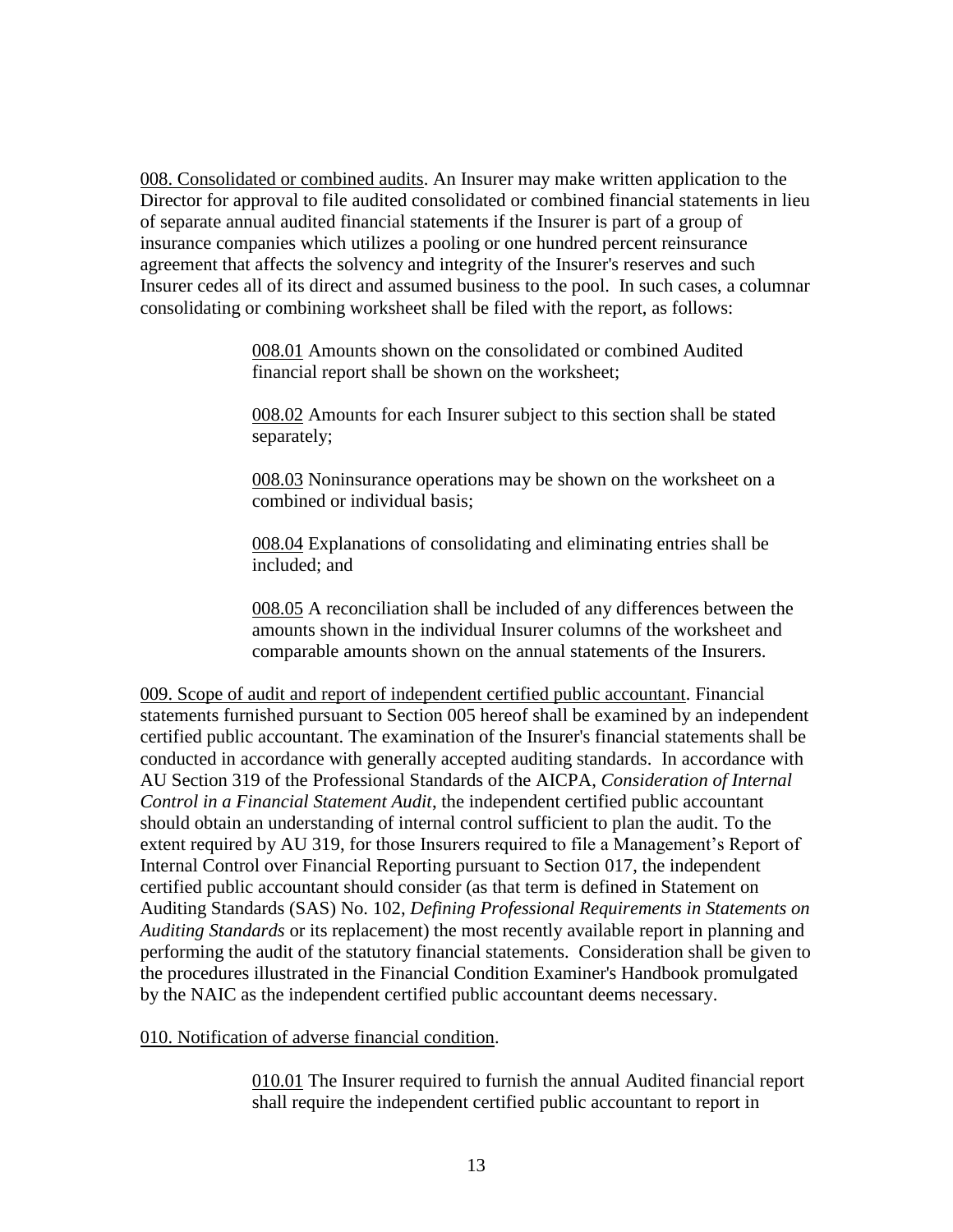writing, within five (5) business days to the board of directors or its Audit committee, any determination by the independent certified public accountant that the Insurer has materially misstated its financial condition as reported to the Director as of the balance sheet date currently under audit or that the Insurer does not meet the minimum capital and surplus requirement of the Nebraska insurance statutes as of that date. An Insurer who has received a report pursuant to this paragraph shall forward a copy of the report to the Director within five (5) business days of receipt of such report and shall provide the independent certified public accountant making the report with evidence of the report being furnished to the Director. If the independent certified public accountant fails to receive such evidence within the required five (5) business day period, the independent certified public accountant shall furnish to the Director a copy of its report within the next five (5) business days.

010.02 No independent certified public accountant shall be liable in any manner to any person for any statement made in connection with the above paragraph if such statement is made in good faith in compliance with Section 010.01.

010.03 If the accountant, subsequent to the date of this Audited financial report filed pursuant to this Rule, becomes aware of facts which might have affected his report, the Department notes the obligation of the accountant to take such action as prescribed in Volume 1, Section AU 561 of the Professional Standards of the AICPA; as amended.

### 011. Communication of internal control related matter noted in an audit.

011.01 In addition to the annual Audited financial report, each Insurer shall furnish the Director with a written communication as to any unremediated material weaknesses in its Internal control over financial reporting noted during the audit. Such communication shall be prepared by the accountant within sixty (60) days after the filing of the annual Audited financial report, and shall contain a description of any unremediated material weakness (as the term material weakness is defined by Statement on Auditing Standard 60, *Communication of Internal Control Related Matters Noted in an Audit*, or it replacement) as of December 31 immediately preceding (so as to coincide with the Audited financial reporting noted by the accountant during the course of their audit of the financial statements. If no unremediated material weaknesses were noted, the communication should so state.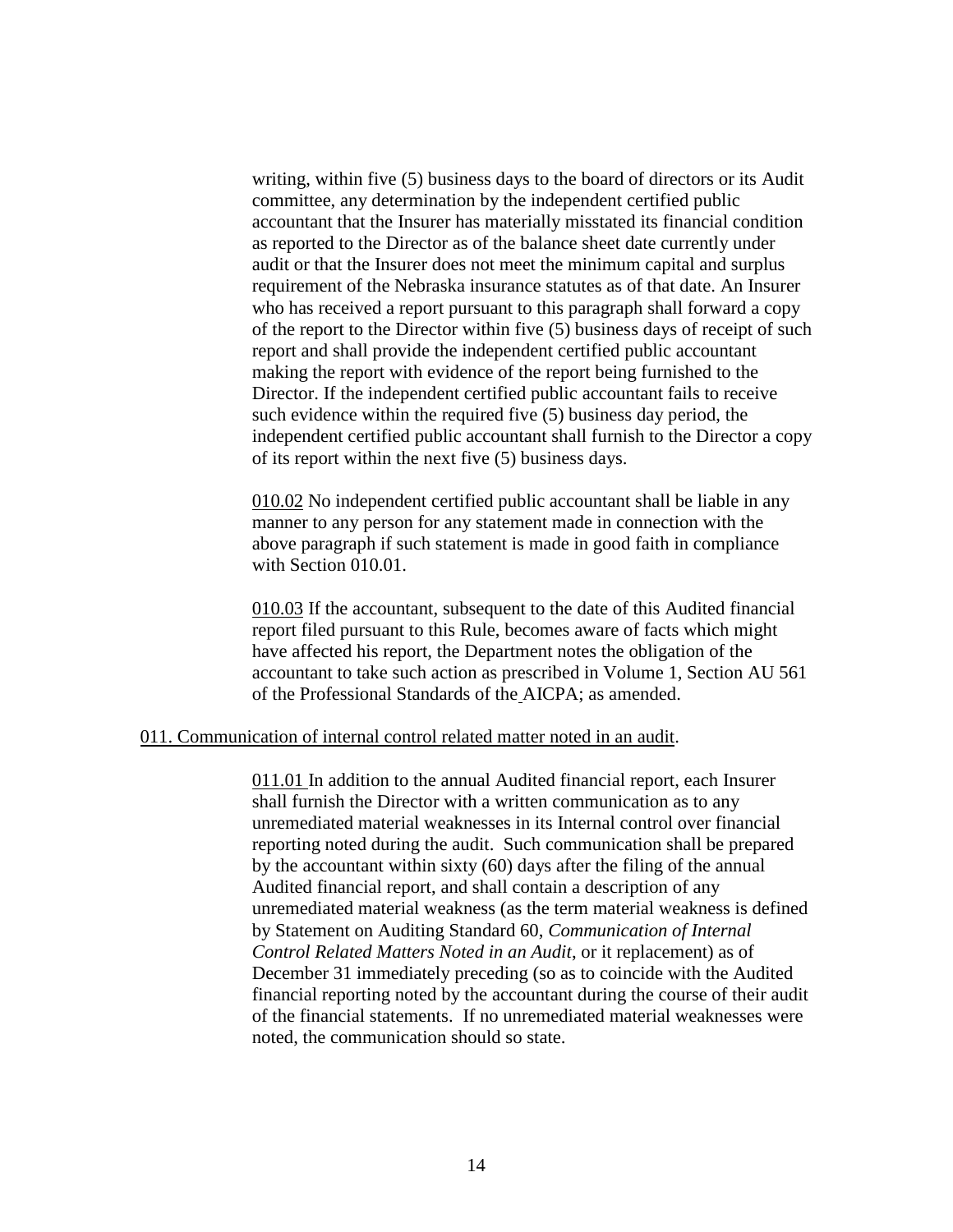011.02 The Insurer is required to provide a description of remedial actions taken or proposed to correct unremediated material weakness, if such actions are not described in the accountant's communication.

012. Accountant's letter of qualifications. The accountant shall furnish the Insurer in connection with, and for inclusion in, the filing of the annual Audited financial report, a letter stating:

> 012.01 That the accountant is independent with respect to the Insurer and conforms to the standards of his or her profession as contained in the Code of Professional Ethics and pronouncements of the AICPA and the Rules of Professional Conduct of the Nebraska Board of Public Accountancy, or similar code;

012.02 The background and experience in general, and the experience in audits of Insurers of the staff assigned to the engagement and whether each is an independent certified public accountant. Nothing within this Rule shall be construed as prohibiting the accountant from utilizing such staff as he or she deems appropriate where use is consistent with the standards prescribed by generally accepted auditing standards;

012.03 That the accountant understands the Annual financial report and his opinion thereon will be filed in compliance with this Rule and that the Director will be relying on this information in the monitoring and regulation of the financial position of Insurers;

012.04 That the accountant consents to the requirements of Section 013 of this Rule and that the accountant consents and agrees to make available for review by the Director, or the Director's designee or appointed agent, the workpapers, as defined in Section 013;

012.05 A representation that the accountant is properly licensed by an appropriate state licensing authority and is a member in good standing in the AICPA; and

012.06 A representation that the accountant is in compliance with the requirements of Section 007 of this Rule.

013. Definition, availability and maintenance of independent certified public accountant work papers.

> 013.01 Work papers are the records kept by the independent certified public accountant of the procedures followed, the tests performed, the information obtained, and the conclusions reached pertinent to the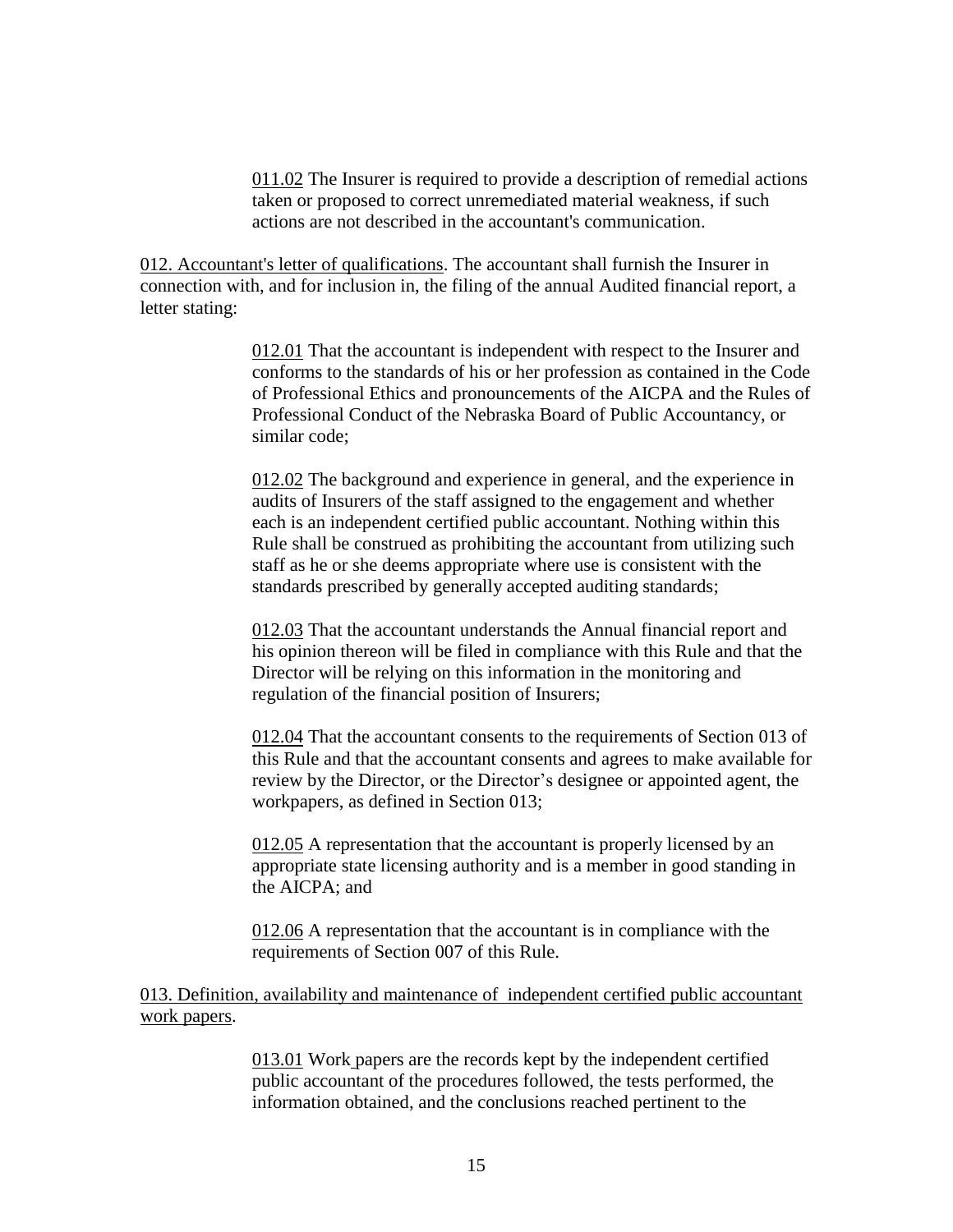accountant's audit of the financial statements of an Insurer. Work papers, accordingly, may include audit planning documentation, work programs, analyses, memoranda, letters of confirmation and representation, abstracts of company documents and schedules or commentaries prepared or obtained by the independent certified accountant in the course of his or her audit of the financial statements of an Insurer and which support the accountant's opinion.

013.02 Every Insurer required to file an Audited financial report pursuant to this Rule shall require the accountant, to make available for review by Department examiners, all work papers prepared in the conduct of the accountant's audit and any communications related to the audit between the accountant and the Insurer, at the offices of the Insurer, at the Department or at any other reasonable place designated by the Director. The Insurer shall require that the accountant retain the audit work papers and communications until the Department has filed a report of examination covering the period of the audit but no longer than seven (7) years from the date of the audit report.

013.03 In the conduct of the aforementioned periodic review by the Department examiners, it shall be agreed that photocopies of pertinent audit work papers may be made and retained by the Department. Such reviews by the Department examiners shall be considered investigations and all working papers and communications obtained during the course of such investigations shall be afforded the same confidentiality as other examination work papers generated by the Department.

014. Requirements for Audit committees. This section shall not apply to foreign or alien Insurers licensed in this state or an Insurer that is a SOX Compliant Entity or a direct or indirect wholly-owned subsidiary of a SOX Compliant Entity.

> 014.01 The Audit committee shall be directly responsible for the appointment, compensation and oversight of the work of any accountant (including resolution of disagreements between management and the accountant regarding financial reporting) for the purpose of preparing or issuing the Audited financial report or related work pursuant to this Rule. Each accountant shall report directly to the Audit committee.

> 014.02 The audit committee of an insurer or group of insurers shall be responsible for overseeing the insurer's internal audit function and granting the person or persons performing the function suitable authority and resources to fulfill their responsibilities if required by Section 015 of this Rule.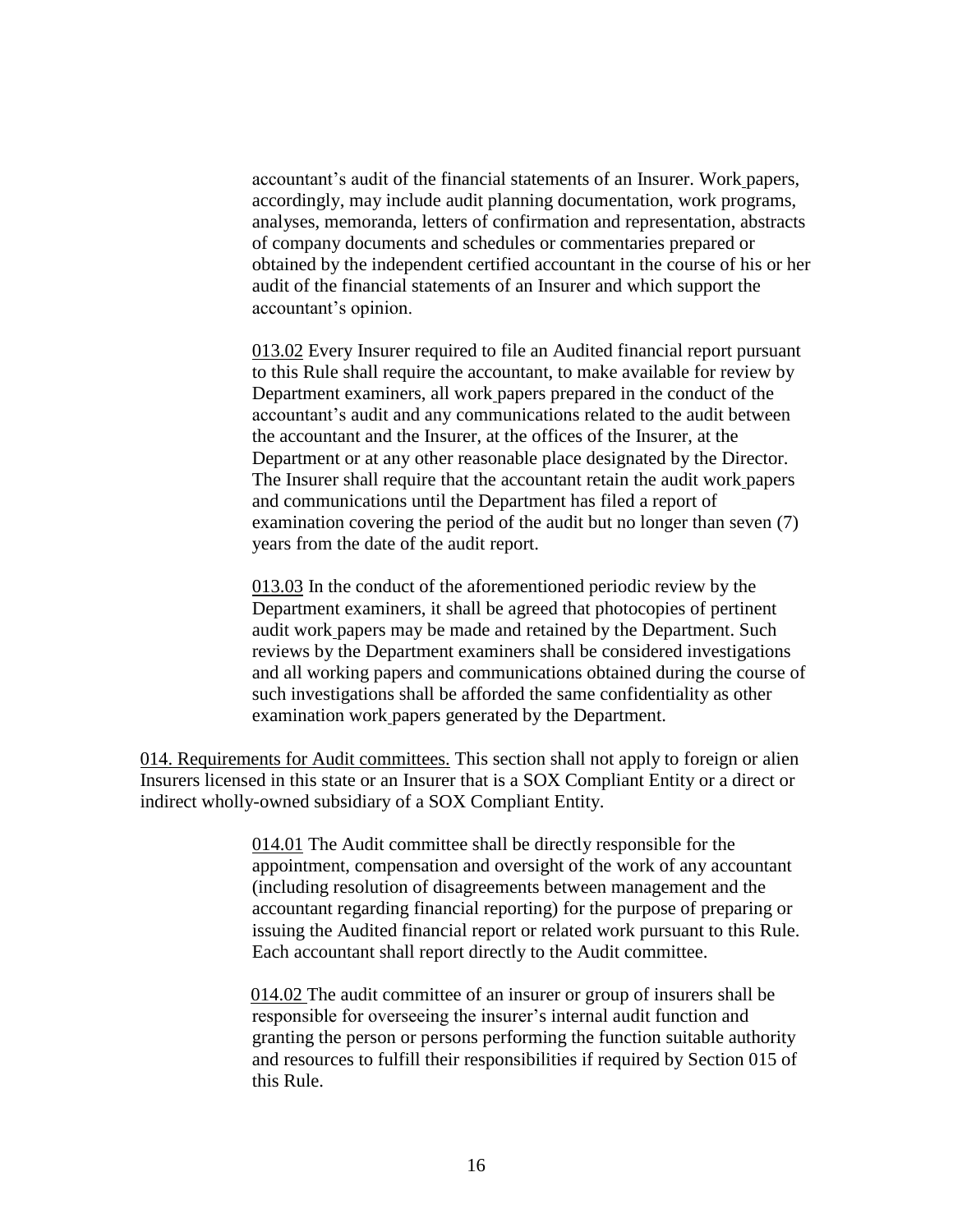014.03 Each member of the Audit committee shall be a member of the board of directors of the Insurer or a member of the board of directors of an entity elected pursuant to Section 014.05 and Section 003.03.

014.04 In order to be considered independent for purposes of this section, a member of the Audit committee may not, other than in his or her capacity as a member of the Audit committee, the board of directors, or any other board committee, accept any consulting, advisory or other compensatory fee from the entity or be an affiliated person of the entity or any subsidiary thereof. However, if law requires board participation by otherwise non-independent members, that law shall prevail and such members may participate in the Audit committee and be designated as independent for Audit committee purposes, unless they are an officer or employee of the Insurer or one of its affiliates.

014.05 If a member of the Audit committee ceases to be independent for reasons outside the member's reasonable control, that person, with notice by the responsible entity to the state, may remain an Audit committee member of the responsible entity until the earlier of the next annual meeting of the responsible entity or one year from the occurrence of the event that caused the member to be no longer independent.

014.06 To exercise the election of the controlling person to designate the Audit committee for purposes of this Rule, the ultimate controlling person shall provide written notice to the Directors of the affected Insurers. Notification shall be made timely prior to the issuance of the statutory audit report and include a description of the basis for the election. The election can be changed through notice to the Director by the Insurer, which shall include a description of the basis for the change. The election shall remain in effect for perpetuity, until rescinded.

### 014.07

 $014.07(a)$  The Audit committee shall require the accountant that performs for an Insurer any audit required by this Rule to timely report to the Audit committee in accordance with the requirements of SAS 61, *Communication with Audit Committees*, or its replacement, including:

> $014.07(a)(i)$  All significant accounting policies and material permitted practices;

014.07(a)(ii) All material alternative treatments of financial information within statutory accounting principles that have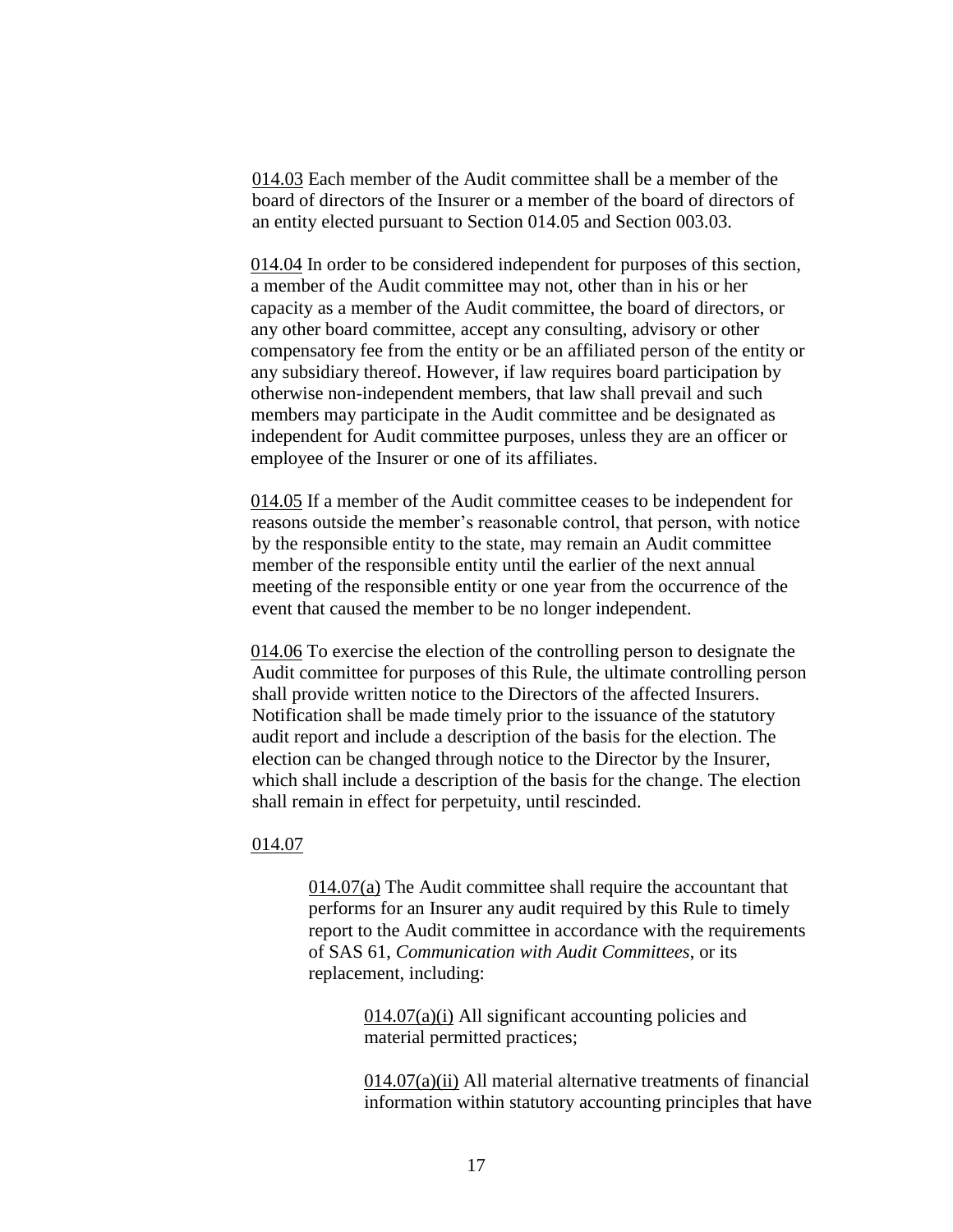been discussed with management officials of the Insurer, ramifications of the use of the alternative disclosures and treatments, and the treatment preferred by the accountant; and

014.07(a)(iii) Other material written communications between the accountant and the management of the Insurer, such as any management letter or schedule of unadjusted differences.

014.07(b) If an Insurer is a member of an insurance holding company system, the reports required by Section  $014.07(a)$  may be provided to the Audit committee on an aggregate basis for Insurers in the holding company system, provided that any substantial differences among Insurers in the system are identified to the Audit committee.

014.08 The proportion of independent Audit committee members shall meet or exceed the following criteria:

| <b>Prior Calendar Year Direct Written and Assumed Premiums</b> |                                       |                           |
|----------------------------------------------------------------|---------------------------------------|---------------------------|
| $$0 - $300,000,000$                                            | Over \$300,000,000 -<br>\$500,000,000 | Over \$500,000,000        |
| No minimum                                                     | Majority (50% or more)                | Supermajority of          |
| requirements. See also                                         | of members shall be                   | members (75% or more)     |
| Note A and B.                                                  | independent. See also                 | shall be independent. See |
|                                                                | Note A and B.                         | also Note A.              |

Note A: The Director has authority afforded by state law to require the entity's board to enact improvements to the independence of the Audit committee membership if the Insurer is in a RBC action level event, meets one or more of the standards of an Insurer deemed to be in hazardous financial condition, or otherwise exhibits qualities of a troubled Insurer.

Note B: All Insurers with less than \$500,000,000 in prior year direct written and assumed premiums are encouraged to structure their Audit committees with at least a supermajority of independent Audit committee members.

Note C: Prior calendar year direct written and assumed premiums shall be the combined total of direct premiums and assumed premiums from non-affiliates for the reporting entities.

> 014.09 An Insurer with direct written and assumed premium, excluding premiums reinsured with the Federal Crop Insurance Corporation and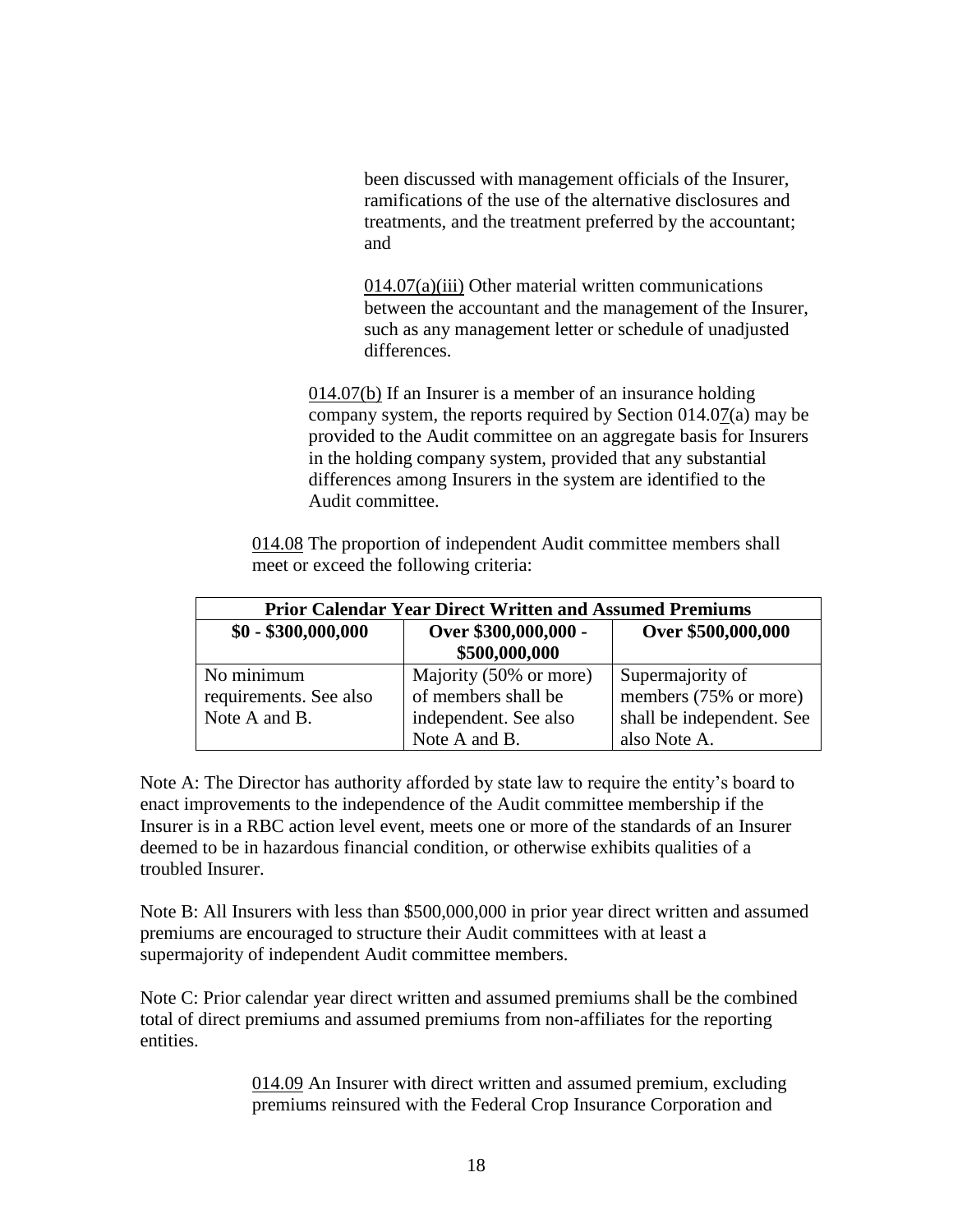Federal Flood Program, less than \$500,000,000 may make application to the Director for a waiver from the Section 014 requirements based upon hardship. The Insurer shall file, with its annual statement filing, the approval for relief from Section 014 with the states that it is licensed in or doing business in and the NAIC. If the nondomestic state accepts electronic filing with the NAIC, the Insurer shall file the approval in an electronic format acceptable to the NAIC.

#### 015. Internal Audit Function Requirements

015.01 Exemption. An insurer is exempt from the requirements of this section if:

> 015.01(a) The insurer has annual direct written and unaffiliated assumed premium, including international direct and assumed premium but excluding premiums reinsured with the Federal Crop Insurance Corporation and Federal Flood Program, less than \$500,000,000; and,

015.01(b) If the insurer is a member of a group of insurers, the group has annual direct written and unaffiliated assumed premium including international direct and assumed premium, but excluding premiums reinsured with the Federal Crop Insurance Corporation and Federal Flood Program, less than \$1,000,000,000.

015.02 Function. The insurer or group of insurers shall establish an internal audit function providing independent, objective and reasonable assurance to the Audit committee and insurer management regarding the insurer's governance, risk management and internal controls. This assurance shall be provided by performing general and specific audits, reviews and tests and by employing other techniques deemed necessary to protect assets, evaluate control effectiveness and efficiency, and evaluate compliance with policies and regulations.

015.03 Independence. In order to ensure that internal auditors remain objective, the Internal audit function must be organizationally independent. Specifically, the Internal audit function will not defer ultimate judgment on audit matters to others, and shall appoint an individual to head the Internal audit function who will have direct and unrestricted access to the board of directors. Organizational independence does not preclude dual-reporting relationships.

015.04 Reporting. The head of the internal audit function shall report to the audit committee regularly, but no less than annually, on the periodic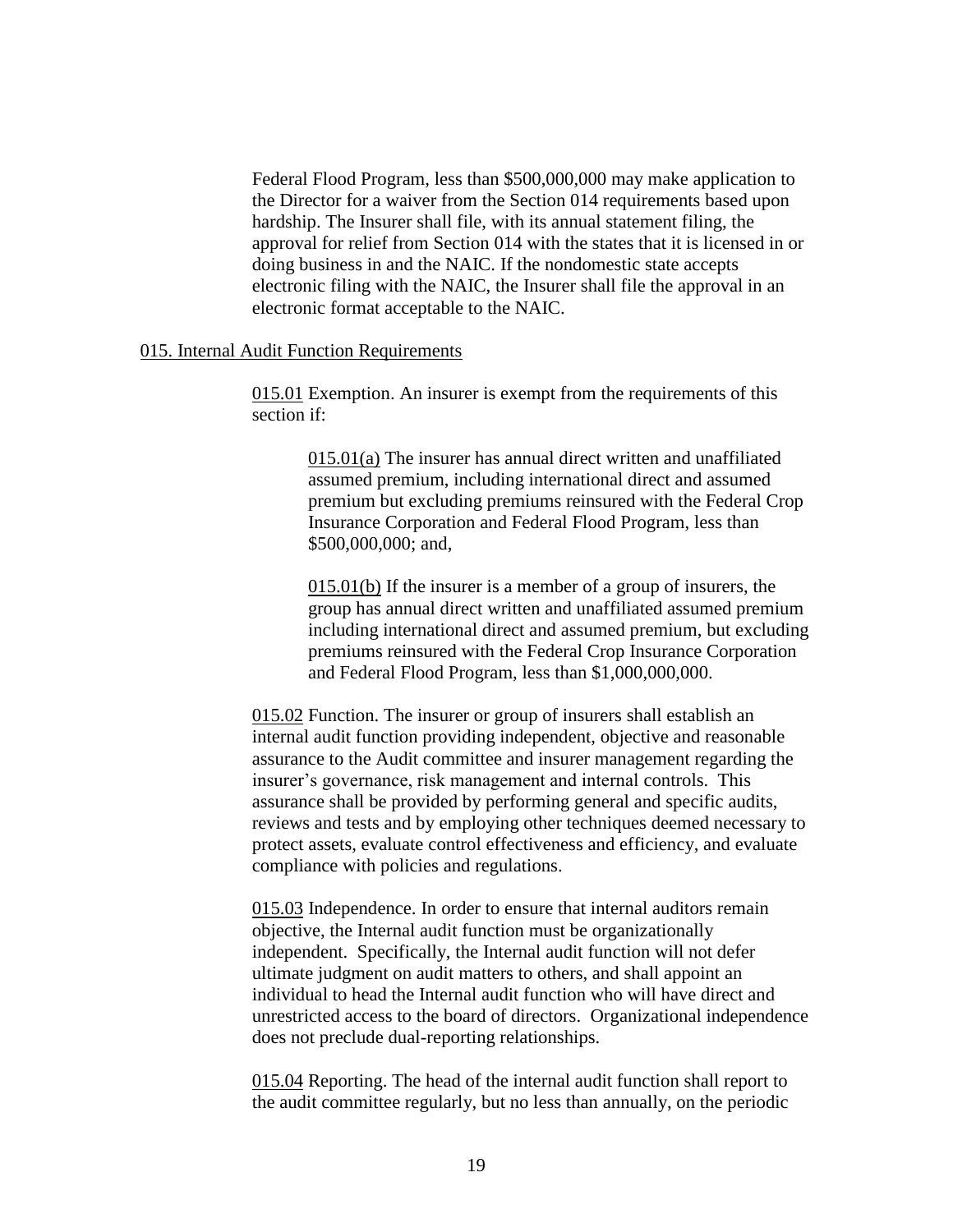audit plan, factors that may adversely impact the Internal audit function's independence or effectiveness, material findings from completed audits and the appropriateness of corrective actions implemented by management as a result of audit findings.

015.05 Additional Requirements. If an insurer is a member of an insurance holding company system or included in a group of insurers, the insurer may satisfy the internal audit function requirements set forth in this section at the ultimate controlling parent level, an intermediate holding company level or the individual legal entity level.

# 016. Conduct of Insurer in connection with the preparation of required reports and documents.

016.01 No director or officer of an Insurer shall, directly or indirectly:

016.01(a) Make or cause to be made a materially false or misleading statement to an accountant in connection with any audit, review or communication required under this Rule; or

016.01(b) Omit to state, or cause another person to omit to state, any material fact necessary in order to make statements made, in light of the circumstances under which the statements were made, not misleading to an accountant in connection with any audit, review or communication required under this Rule.

016.02 No officer or director of an Insurer, or any other person acting under the direction thereof, shall directly or indirectly take any action to coerce, manipulate, mislead or fraudulently influence any accountant engaged in the performance of an audit pursuant to this Rule if that person knew or should have known that the action, if successful, could result in rendering the Insurer's financial statements materially misleading.

016.03 For purposes of Section 016.02 of this section, actions that, "if successful, could result in rendering the Insurer's financial statements materially misleading" include, but are not limited to, actions taken at any time with respect to the professional engagement period to coerce, manipulate, mislead or fraudulently influence an accountant:

> 016.03(a) To issue or reissue a report on an Insurer's financial statements that is not warranted in the circumstances (due to material violations of statutory accounting principles prescribed by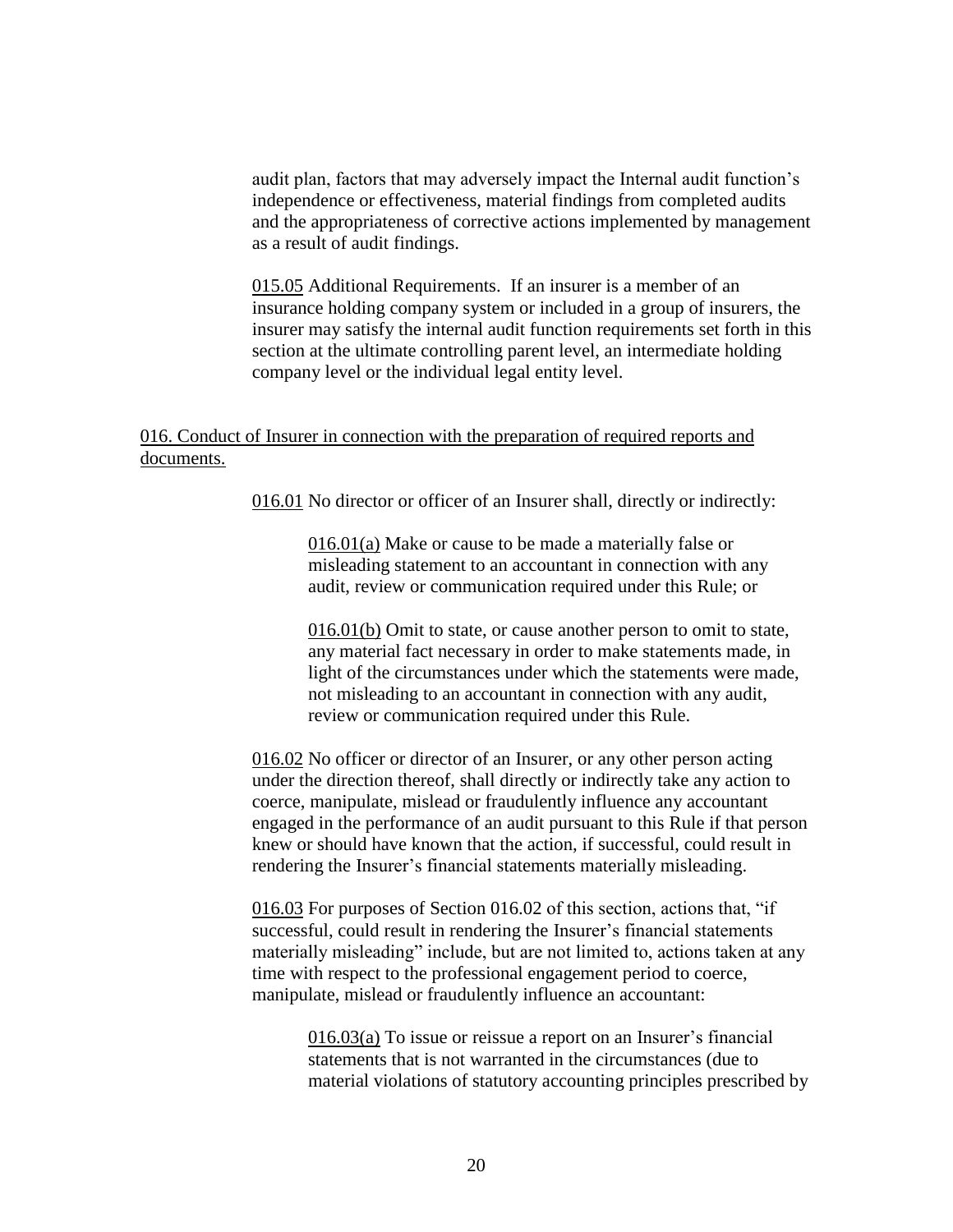the commissioner, generally accepted auditing standards, or other professional or regulatory standards);

016.03(b) Not to perform audit, review or other procedures required by generally accepted auditing standards or other professional standards;

016.03(c) Not to withdraw an issued report; or

016.03(d) Not to communicate matters to an Insurer's Audit committee.

### 017. Management's report of internal control over financial reporting.

017.01 Every Insurer required to file an Audited financial report pursuant to this Rule that has annual direct written and assumed premiums, excluding premiums reinsured with the Federal Crop Insurance Corporation and Federal Flood Program, of \$500,000,000 or more shall prepare a report of the Insurer's or Group of insurers' Internal control over financial reporting, as these terms are defined in Section 003. The report shall be filed with the Director along with the Communication of Internal Control Related Matters Noted in an Audit described under Section 011. Management's Report of Internal Control over Financial Reporting shall be as of December 31 immediately preceding.

017.02 Notwithstanding the premium threshold in Section 017.01, the Director may require an Insurer to file Management's Report of Internal Control over Financial Reporting if the Insurer is in any RBC level event, or meets any one or more of the standards of an Insurer deemed to be in hazardous financial condition as defined in (include reference to Corrective Action statute).

017.03 An Insurer or a Group of insurers that is

017.03(a) directly subject to Section 404;

017.03(b) part of a holding company system whose parent is directly subject to Section 404;

017.03(c) not directly subject to Section 404 but is a SOX Compliant Entity; or

017.03(d) a member of a holding company system whose parent is not directly subject to Section 404 but is a SOX Compliant Entity;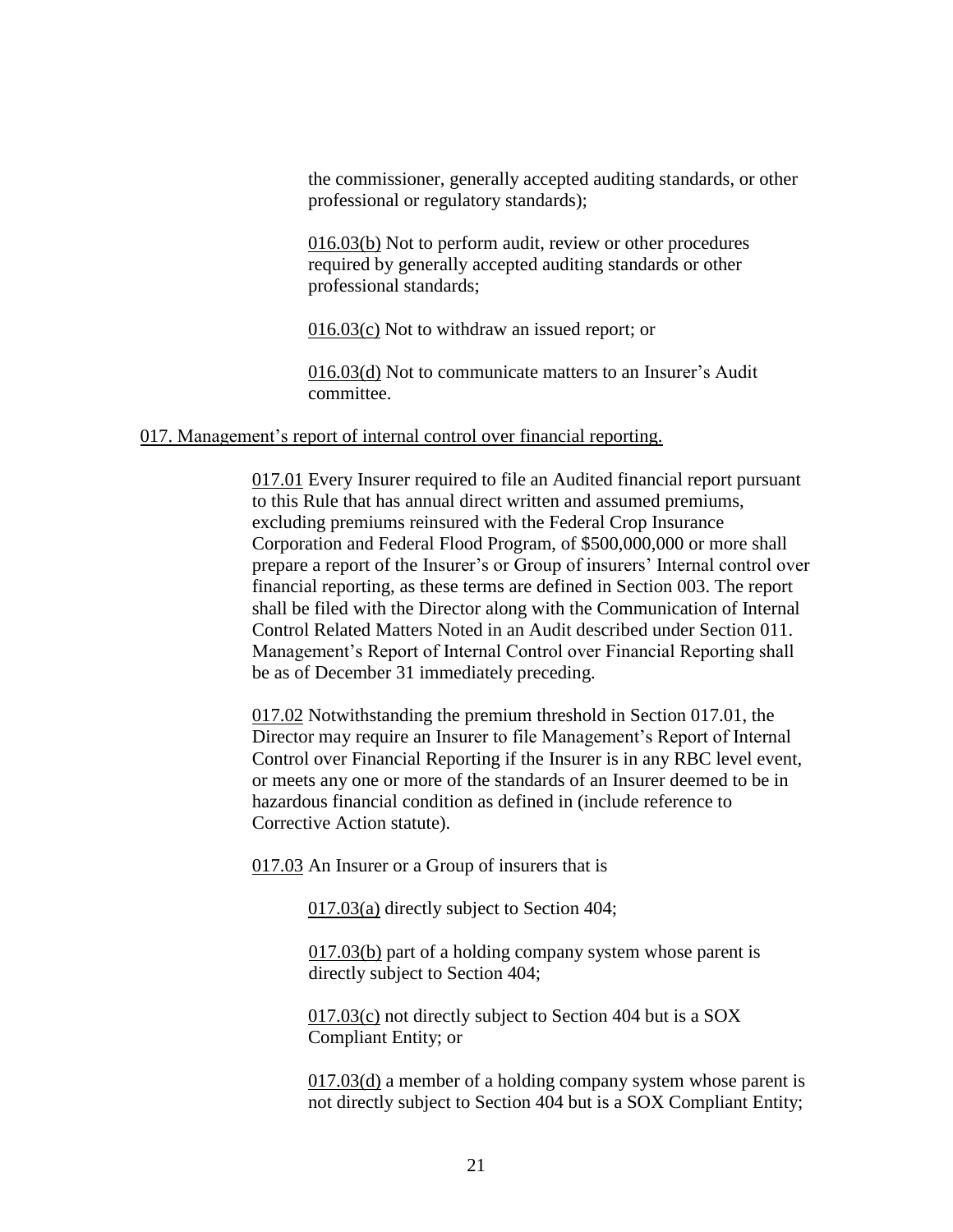may file its or its parent's Section 404 Report and an addendum in satisfaction of this Section 017 requirement provided that those internal controls of the Insurer or Group of insurers having a material impact on the preparation of the Insurer's or Group of insurers' audited statutory financial statements (those items included in Section 005.02 through 005.07 of this Rule) were included in the scope of the Section 404 Report. The addendum shall be a positive statement by management that there are no material processes with respect to the preparation of the Insurer's or Group of insurers' audited statutory financial statements (those items included in Section 005.02 through 005.07 of this Rule) excluded from the Section 404 Report. If there are internal controls of the Insurer or Group of insurers that have a material impact on the preparation of the Insurer's or Group of insurers' audited statutory financial statements and those internal controls were not included in the scope of the Section 404 Report, the Insurer or Group of insurers may either file (i) a Section 017 report, or (ii) the Section 404 Report and a Section 017 report for those internal controls that have a material impact on the preparation of the Insurer's or Group of insurers' audited statutory financial statements not covered by the Section 404 Report.

017.04 Management's Report of Internal Control over Financial Reporting shall include:

> 017.04(a) A statement that management is responsible for establishing and maintaining adequate Internal control over financial reporting;

017.04(b) A statement that management has established Internal control over financial reporting and an assertion, to the best of management's knowledge and belief, after diligent inquiry, as to whether its Internal control over financial reporting is effective to provide reasonable assurance regarding the reliability of financial statements in accordance with statutory accounting principles;

017.04(c) A statement that briefly describes the approach or processes by which management evaluated the effectiveness of its Internal control over financial reporting; and

017.04(d) A statement that briefly describes the scope of work that is included and whether any Internal controls were excluded;

017.04(e) Disclosure of any unremediated material weaknesses in the Internal control over financial reporting identified by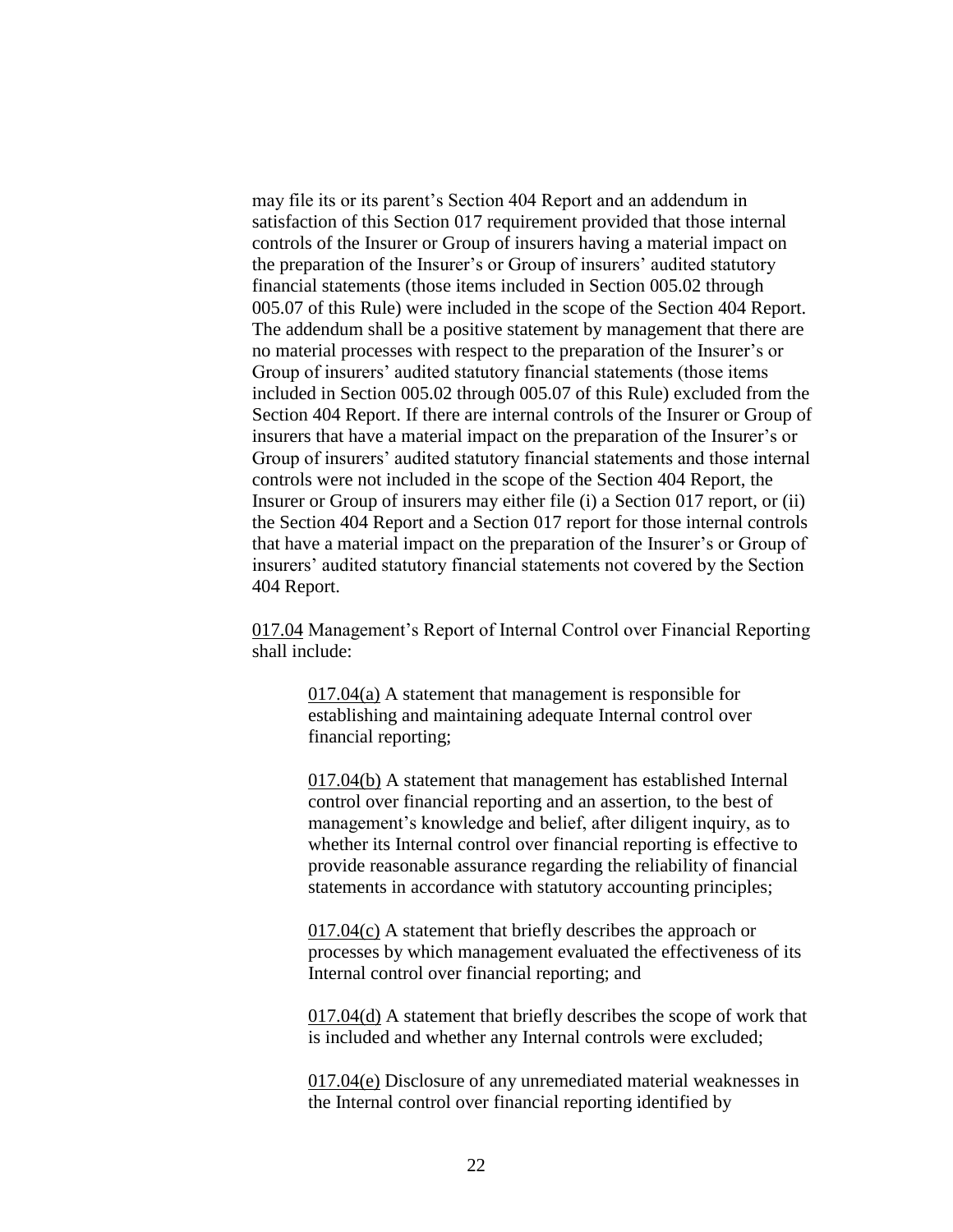management as of December 31 immediately preceding. Management is not permitted to conclude that the Internal control over financial reporting is effective to provide reasonable assurance regarding the reliability of financial statements in accordance with statutory accounting principles if there is one or more unremediated material weaknesses in its Internal control over financial reporting;

017.04(f) A statement regarding the inherent limitations of Internal control systems; and

 $017.04(g)$  Signatures of the chief executive officer and the chief financial officer (or equivalent position/title).

017.05 Management shall document and make available upon financial condition examination the basis upon which its assertions, required in Section 017.04 above, are made. Management may base its assertions, in part, upon its review, monitoring and testing of internal controls undertaken in the normal course of its activities.

> 017.05(a) Management shall have discretion as to the nature of the Internal control framework used, and the nature and extent of documentation, in order to make its assertion in a cost effective manner and, as such, may include assembly of or reference to existing documentation.

> 017.05(b) Management's Report on Internal Control over Financial Reporting, required by Section 017.01 above, and any documentation provided in support thereof during the course of a financial condition examination, shall be kept confidential by the Department.

### 018. Exemptions and effective dates.

018.01 Upon written application of any Insurer, the Director may grant an exemption from compliance with any and all provisions of this Rule if the Director finds, upon review of the application, that compliance with this Rule would constitute a financial or organizational hardship upon the Insurer. An exemption may be granted at any time and from time to time for a specified period or periods. Within ten (10) days from a denial of an Insurer's written request for an exemption from this Rule, such Insurer may request in writing a hearing on its application for an exemption. Such hearing shall be held in accordance with the Nebraska Administrative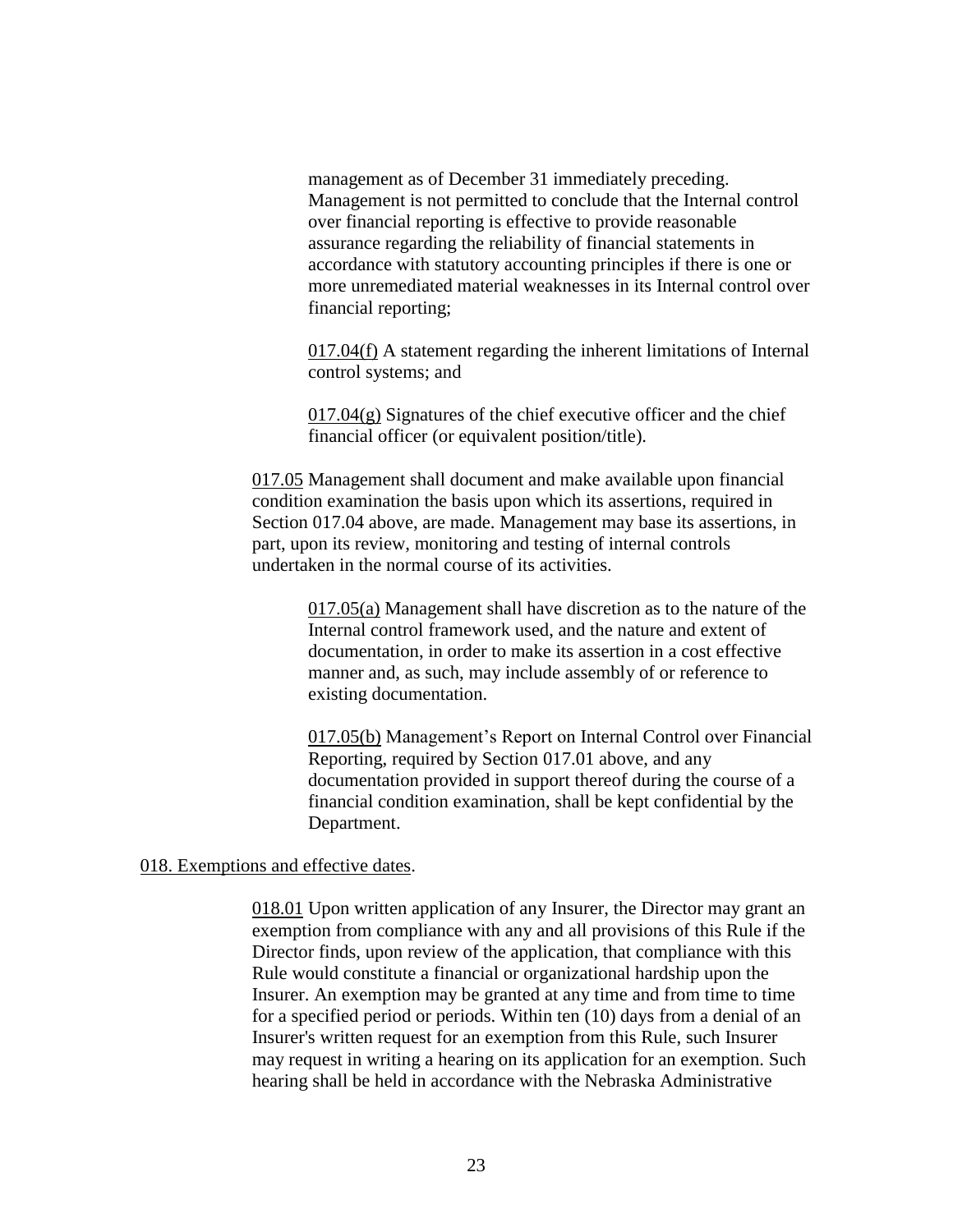Procedure Act, Neb. Rev. Stat. § 84-901 *et. seq*. and Title 210, Nebraska Administrative Code, Chapter 26.

018.02 Domestic Insurers retaining a certified public accountant on the effective date of this Rule who qualify as independent shall comply with this Rule for the year ending December 31, 2009 and each year thereafter unless the Director permits otherwise.

018.03 Domestic Insurers not retaining a certified public accountant on the effective date of this Rule who qualifies as independent may meet the following schedule for compliance unless the Director permits otherwise.

> 018.03(a) As of December 31, 2009, file with the Director an Audited financial report.

018.03(b) For the year ending December 31, 2009 and each year thereafter, such Insurers shall file with the Director all reports and communication required by this Rule.

018.04 Foreign Insurers shall comply with this Rule for the year ending December 31, 2009 and each year thereafter, unless the Director permits otherwise.

018.05 The requirements of Section 007.04 shall be in effect for audits of the year beginning January 1, 2010 and thereafter.

018.06 The requirements of Section 014 are to be in effect January 1, 2010. An Insurer or Group of insurers that is not required to have independent Audit committee members or only a majority of independent Audit committee members (as opposed to a supermajority) because the total written and assumed premium is below the threshold and subsequently becomes subject to one of the independence requirements due to changes in premium shall have one (1) year following the year the threshold is exceeded (but not earlier than January 1, 2010) to comply with the independence requirements. Likewise, an Insurer that becomes subject to one of the independence requirements as a result of a business combination shall have one (1) calendar year following the date of acquisition or combination to comply with the independence requirements.

018.07 The requirements of Section 017 and other modified sections, except for Section 014 covered above, are effective beginning with the reporting period ending December 31, 2010 and each year thereafter. An Insurer or Group of insurers that is not required to file a report because the total written premium is below the threshold and subsequently becomes